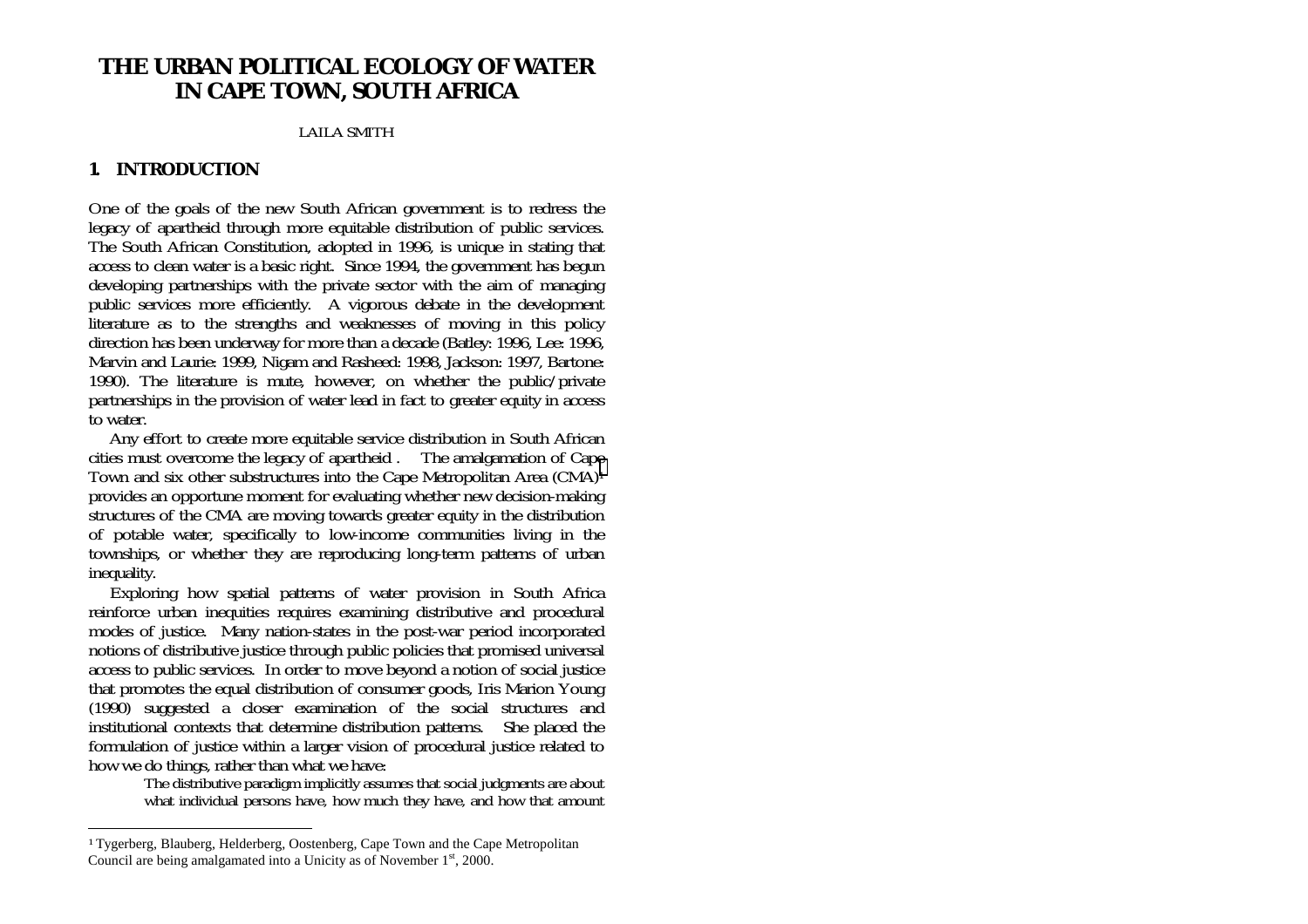compares with what other persons have. This focus on possession tends to preclude thinking about what people are doing, according to what institutional rules, how their doings and havings are structured by institutionalized relations that constitute their positions, and how the combined effect of their doings has recursive effects on their lives (Young, 1990: 25).

Young argues that justice should focus on larger questions of oppression and domination and should seek to ensure that everyone has the opportunity to participate in decisions that affect their lives. Nancy Fraser (1997) takes this view a step further by arguing for the importance of the underlying processes and structures that foster injustice within a distributive framework.

 This paper takes on Fraser's challenge. The paper illustrates how South Africa has moved from a notion of distributive justice -- the Reconstruction and Development Program (RDP) of 1994 promised universal delivery of social welfare provision -- to a skewed version of procedural justice through the Growth Employment And Redistribution Act (GEAR) which adopts the market as the main social and environmental mechanism for service distribution. This shift threatens to create an institutional framework that will make it increasingly difficult for historically marginalized groups to amend the structural inequities in the distribution of public services, such as water provision. I argue that local economic development policies aimed at meeting the broader South African goal of reintegration through the neoliberal policy of 'growth with equity', actually serve to reinforce structural urban inequalities. First, I outline the debate on supply-side and demandoriented water management approaches. Second, show how in the South African context, the spatial mismatch of water provision emerging from supply-side approaches to water management are a reflection of the way in which urban planning policies structured residential patterns stemming from rapid urban growth. I conclude by pointing out how power relations embedded in the urbanization of Cape Town and its resulting inequalities in the distribution of water problematizes the logic of an economic "growth" paradigm that promotes efficiency (procedural justice) at the expense of equity (distributive justice).

### **2. CONCEPTUAL FRAMEWORK**

This paper approaches the issue of equity in access to water to township dwellers in the CMA through an urban political ecology framework. The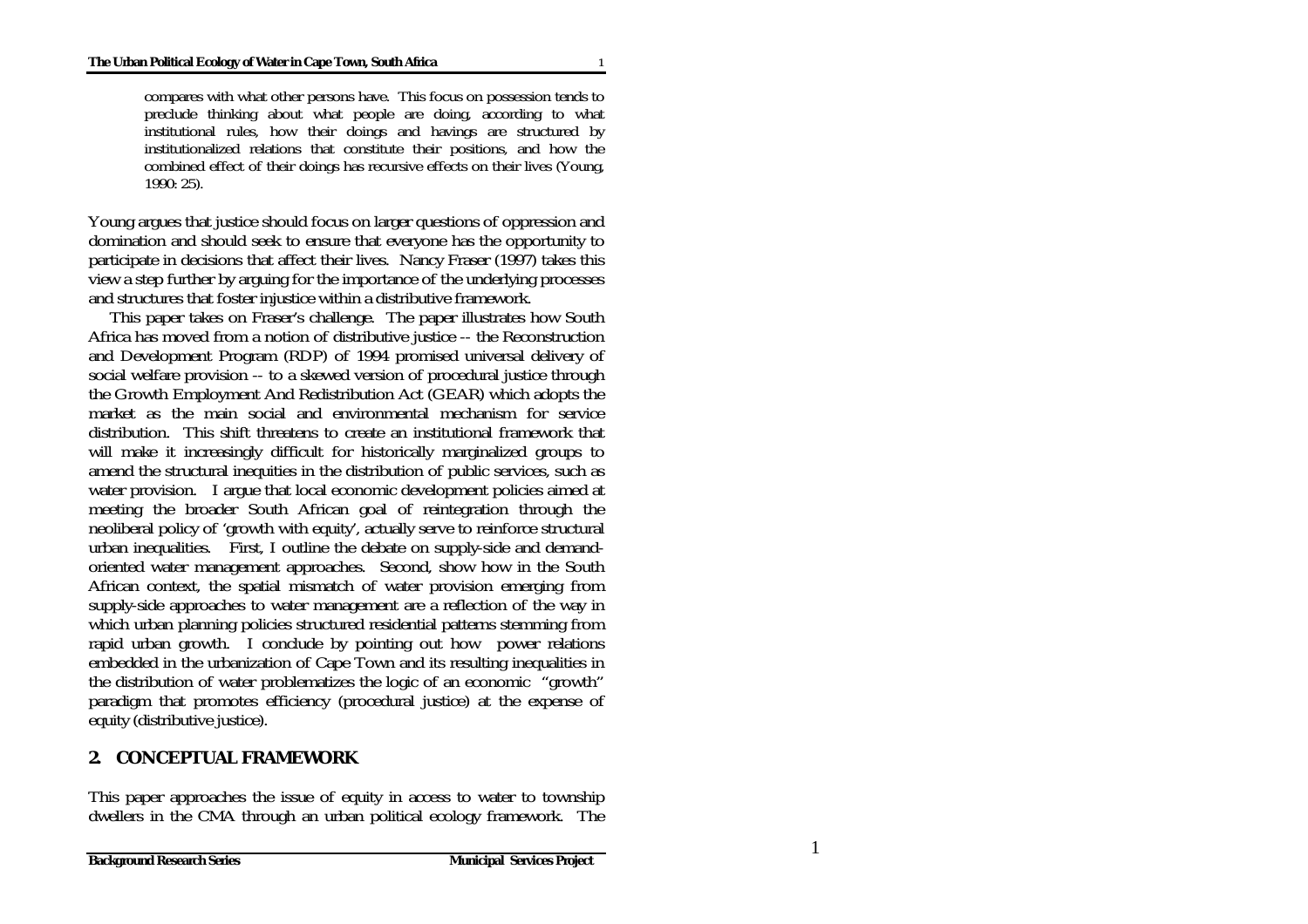framework tries to bridge the divide between human development issues and environmental concerns found in the "sustainable city" literature. This burgeoning literature combines growing concerns over urban environmental devastation with the declining quality of life of the urban poor, who are most often exposed to the dysfunctional environmental features of urban processes, or

what has been termed, the 'brown' agenda<sup>2</sup> (Hardoy and Satterthwaite, 1997). Rather than integrating environment and development issues, the literature perpetuates the discrete approaches to these topics by focusing on either the development issues associated with the problems of the poor, or the unsustainable patterns associated with negative human impacts on the environment (McGranahan and Songsore, 1994: 3). The developmentfocused literature takes an instrumental view by treating the environment solely as a resource for human well-being, while neglecting the resilience of urban and peri-urban landscapes in supporting such activities (Choguill and Choguill, 1997, Pugh, 1997). Furthermore, the development-focused Furthermore, the development-focused literature ignores the spatial situadeness of resource flows as they are socially embedded in the power relations that come with the uneven development of cities. The literature concentrating on the environmental aspects of cities (Douglas, 83, Exline et al, 1982, Hough, 1995, Platt 1994, Warren 1997) views the city as an ecosystem and takes a procedural approach in examining how biophysical processes within the urban system may be integrated. The urban ecology stream of this "sustainable cities" literature is, however, apolitical and aspatial. It fails to consider the distributional aspect of environmental services, such as the location of those who benefit from nature's virtues like access to clean water supply, and the location of those who suffer from nature's vices as evidenced by people who are exposed to poorly managed waste. These differences can perhaps be attributed to the fact that the development-oriented stream in the literature has focused predominantly on "Third" World cities where urban management approaches have dominated the discourse. In contrast, the urban ecology literature has historically focused on cities in the "First" World, where concerns over consumption practices have superseded critiques of production.

<sup>&</sup>lt;sup>2</sup>. The Brown Agenda involves the conventional environmental health agenda and includes concern for poor quality, overcrowded housing, lack of basic services, hazardous air and water pollution and unmanaged solid waste (IIED, 1999: 17)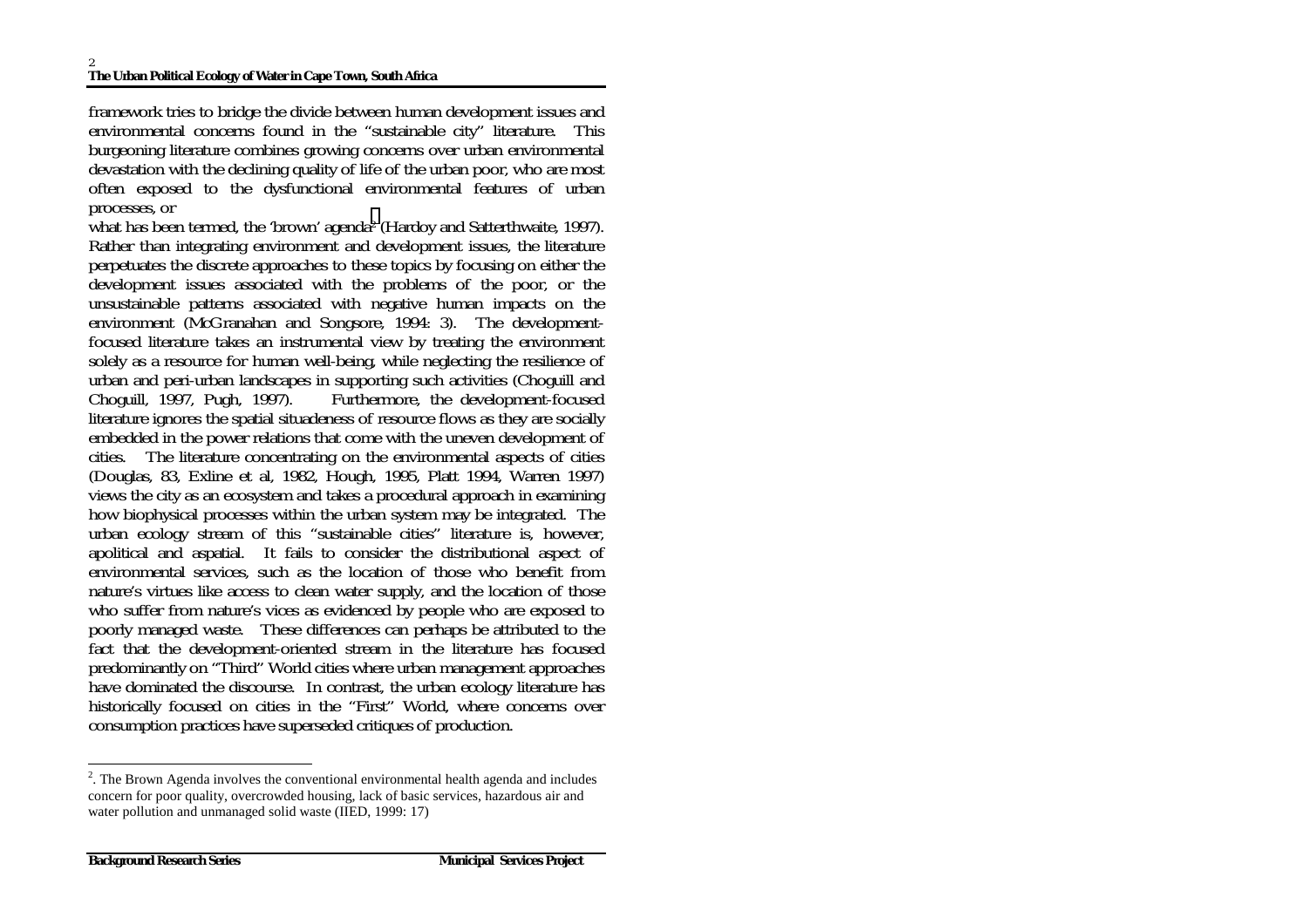Urban political ecology provides a theoretical framework that can address the problematic ways in which urban landscapes have been treated in the "sustainable cities" literature, while also addressing the power relations that determine the distribution of environmental services that are vital to life. Urban political ecology draws from social geography and political ecology. Social geography draws on a combination of welfare geography, using a territorial notion of justice to examine the distribution of benefits such as public services (Smith, 1975, 1977), and a political economy approach that examines structural explanations of unequal power relations (Harvey, 1973, 1996). The political economy lens also provides the foundations of a political ecology framework that looks at human agency in a context that investigates the opportunities and constraints that shape human-environment relations (Blaikie and Brookfield, 1987, Peet and Watts, 1996, Bryant and Bailey, 1996). In light of these intellectual traditions urban political ecology attempts to weave together the politics of production with the socioeconomics of consumption through the medium of the ecological landscape of the city. The recognition of the social production of nature in the city, as well as the threshold of nature's capacity to replenish, are vital if issues of ecological sustainability are to be combined with a just and empowering urban development (Swyngedouw: 1995).

### **3. THE DEBATE** *3.1 Water-Supply Management*

A significant proportion of the literature on sustainable cities discusses the health implications of poor urban water supply and inadequate sanitation (Cairncross et al: 1990, Harpham and Werna: 1997, WHO: 1993, 1995). Exploring water-management debates at the state-level, in terms of regional administration, is an important first step in understanding how power relations shape the production and consumption of water at the city-level. Accelerated urbanization has created serious challenges for many developing countries in keeping pace with increasing demands for water (Gilbert, 1992). In depending on grant financing for capital expenditures, the supply-based orientation of public services has been criticized for failing to recover costs, resulting in lack of finance for operations and maintenance (Jackson, 1997: 3). The state's incapacity to expand service delivery to meet growing demands for water services has disproportionately affected the urban poor.

 Studies of water resource management in cities in developing countries point to the productionist logic of dual circuits of supply (Marvin and Laurie,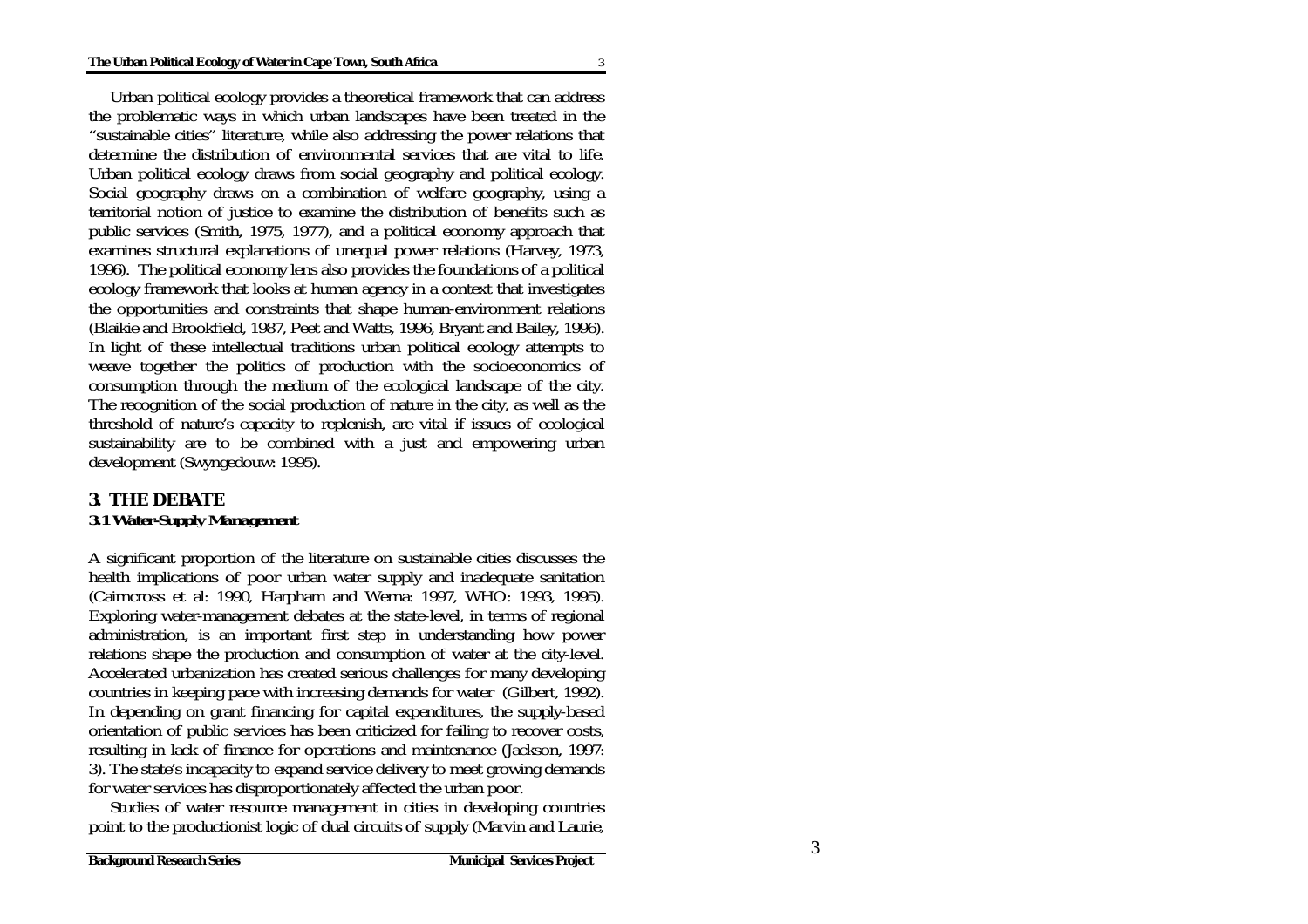1999). The primary circuit is served by the state through a public utility, the secondary circuit is run by water vendors. Each circuit operates within a distinct social geography (Montgomery, 1988): higher-income users are frequently located in parts of the city that are connected to formal water distribution networks. These water-users tend to be supplied with water that is underpriced considering the infrastructural and labor expenses associated with maintenance. The underpricing for generally high quality and unlimited supplies of water operates as a form of state subsidy to formal water network users, traditionally the elite of a city. As the formal circuit usually operates at a single rate, the low rates charged by the public utility are rarely high enough to pay for the expansion of existing infrastructure to accommodate new users. New low-income users have little option but to turn to the secondary circuit (Marvin and Laurie, 1999: 344).

 The secondary circuit of water-supply management operates in opposition to the patterns of the primary circuit described above. Run by private water traders, the secondary circuit provides water distribution to low-income communities, particularly in rapidly urbanizing areas most often located at the fringe of the city and not connected to primary circuits of water provision. Public utilities are often unable to invest in the infrastructure costs necessary for the expansion of the formal network. They have tended to subsidize the unconnected poor by proxy through providing reduced tariffs to water vendors. Vendors operate on a logic of cost-recovery and profit, and charge much higher prices to informal water users. Black (1996: 6) notes that some urban users pay from ten to four hundred times as much for water through the informal sector than the prices paid by domestic users accessing a public utility. The social and environmental costs of irregular, poor-quality and expensive water supply to marginalized communities have been well documented in the "sustainable cities" literature (Hardoy, Carincross and Satterthwaite, 1990, Black, 1995, Banes et al.: 1996, Bennett: 1995, Songsore and McGranahan: 1994).

 The spatial mismatch of these dual circuits is a product of the interdependence of each circuit. Although each circuit operates under vastly different technologies, the interrelationship between primary and secondary circuits is dependent on social relations that institutionalize unequal access to water resources (Swyngedouw, 1997). For example, the enormous costs associated with extending bulk infrastructure force the state/public utility to depend on the informal sector to service areas that the state cannot reach. In return for providing a service to the state, informal water traders get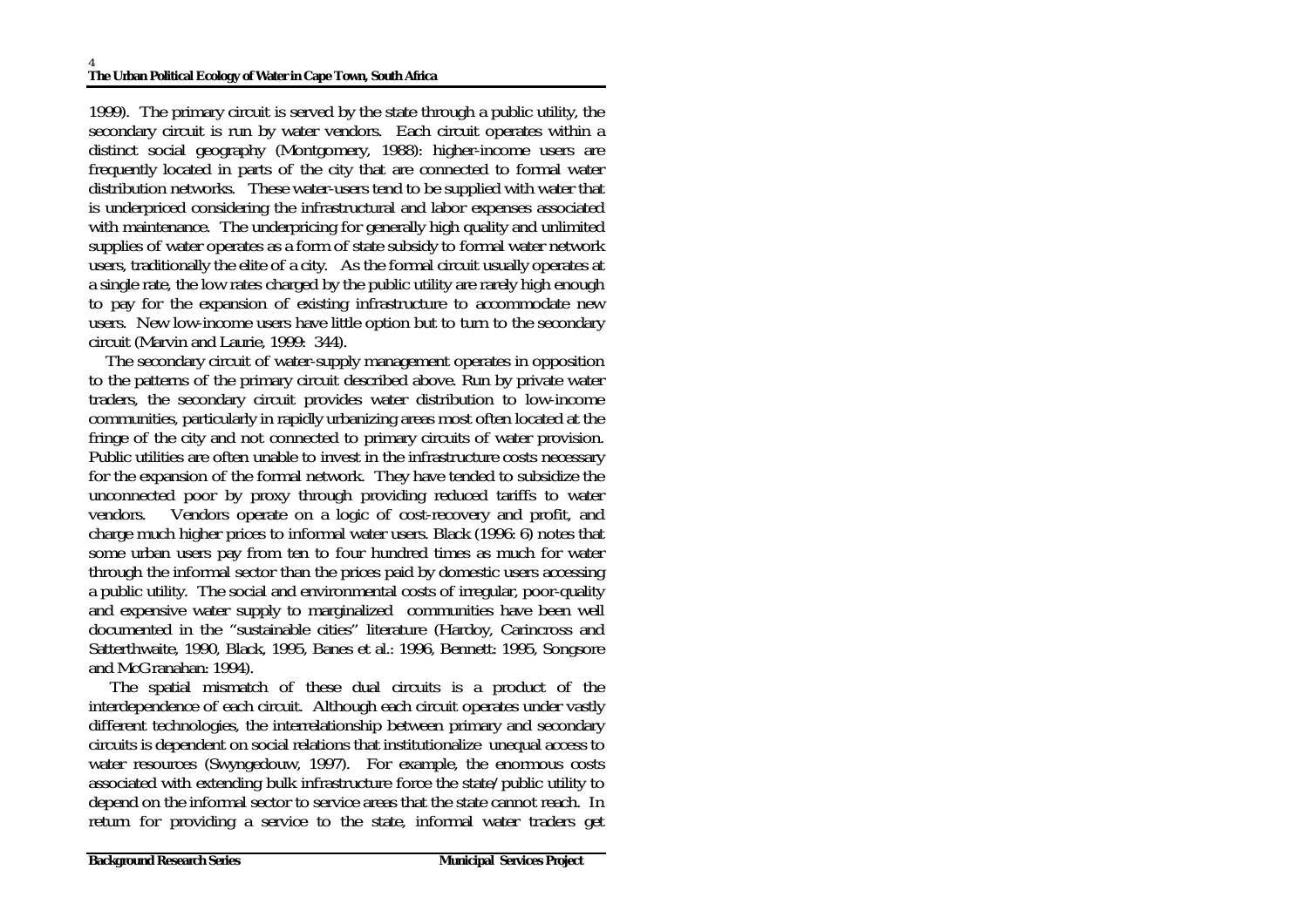subsidized rates for purchasing water. This subsidy is, however, rarely reflected in prices charged to the poor by water vendors.

 The contradictions of supply-side management are well articulated by Marvin and Laurie (1999). First, formal water suppliers run structural deficits as the price charged for water is a fraction of the cost of supplying it, while the absence of measures for pricing consumption patterns prevents accounting of water use. World Bank estimates on cost recovery for developing countries indicate that water prices charged by the formal circuit cover only a third of the average cost of supply (World Bank, 1992). The high engineering costs entailed in bulk infrastructure often require international financing to meet consumption demands. Yet the largest users -- industry, agribusiness and high-income households -- demand low prices, and have the power to get them. The result is a perpetual loss of state revenues, which threatens the maintenance of the primary circuit and the financial resources necessary for extending existing water networks to the disenfranchised. Second, poor urban planning increases the costs of formal provision as water networks follow the development of sprawling settlements where the cost of installing bulk linear infrastructure is much higher than operating within a compact form. This point is important in understanding the Cape Town context, discussed later. Third, the historical dependency on external financing has led to water management approaches that favor largescale rather than small technologies, and more flexible alternatives (Marvin and Laurie, 1999: 345). Fourth, physical losses and illegal connections are rarely accounted for in trying to make the system more efficient. This is an area where an urban ecology framework could help ensure greater re-use of lost resources through better design in the formal waterworks system (See Hough, 1995, Omeara, 1999). Yet this approach often fails to look at the larger political economy structures that influence not only the supply of water but also the geographically uneven maintenance of water networks. Alas the gulf between social and ecological approaches to urban water management remains an obstacle.

#### *3.2 Shifting the paradigm to a water-demand approach.*

 Growing criticisms from international financial institutions, NGO's and environmentalists regarding the contradictions of the supply-side approach, which dominated policy-making in the post-war era, led to a paradigmatic shift in thinking about water resource management in the 80's and 90's. After a series of micro-level studies examined the weaknesses of the productionist logic of supply-side management in the 1980's, the World Bank

5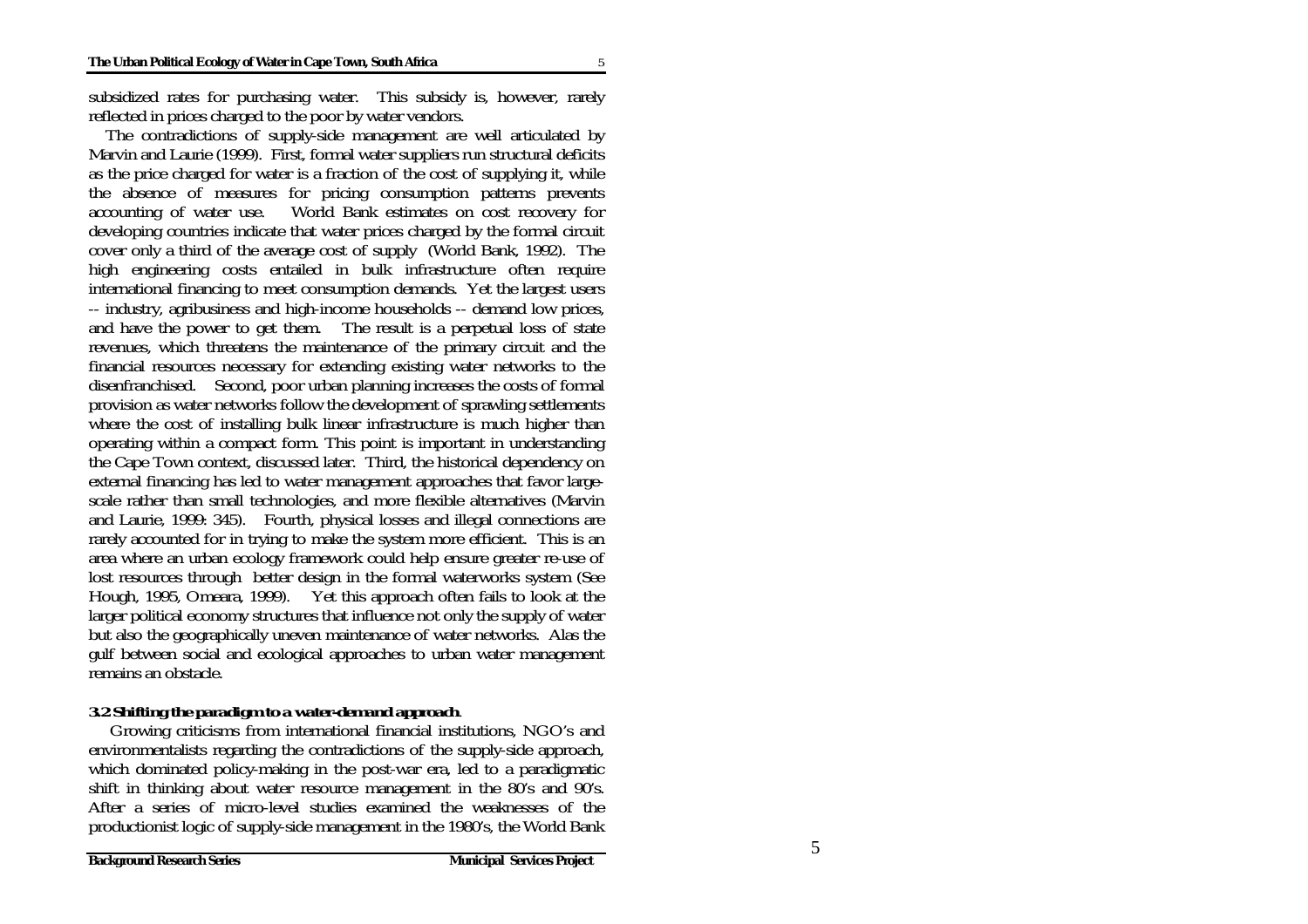became a leading agent in shifting the discourse to demand-oriented management (Gulyani, 1999). In contrast with the supply-side approach, a demand-oriented logic focuses on variations in the volume and pattern of water use by individuals, households, farmers and industry and aims to change the behavior of consumers through measures ranging from pricing through education to regulation.

 Another area of criticism of the supply-side approach came from the voluntary sector. NGOs increasingly argued that users should be involved in the management of water and sanitation networks. A series of projects revealed that NGOs were capable of playing intermediary roles between formal water networks and community-based organizations by facilitating the legal and institutional context of self-help schemes (Marvin and Laurie, 1999: 345). Finally, environmentalists provided another critique by pointing to the environmental impacts of large-scale water projects, as well as the tremendous waste of water due to leaks in poorly maintained urban infrastructure. Urban ecologists in particular have developed numerous methods of making water-systems more resource-efficient through design techniques that can reuse waste water by reintegrating it back into the energy cycle of the city (see Hough, 1995).

 As a result of these accumulating criticisms, many governments in developing countries embraced a new set of conditionalities in order to secure external support for the reform of water utilities. These involve: (1), the acceptance of private involvement in the provision of water services; (2), the involvement of CBO's and water users in the extension and management of water networks; and (3), increased consideration given to smaller-scale water projects that cater to demand-oriented technologies (Marvin and Laurie, 1999: 347). The demand-oriented discourse has thus become concurrent with a shift in funding styles that moves away from large infrastructure projects to focusing on administrative streamlining so as to enhance the institutional capacity of water providers in cities (World Bank, 1996). The result of this policy shift has been greater promotion of privatesector participation in water provision. By promoting a demand-driven approach entailing the removal of cross-subsidies and levying of user-fees, the private sector motto is that user charges can recover full costs, improve service delivery and reliability, while expanding services to cover a greater number of people, namely the poor (Gulyani, 1999: 9).

 The demand-oriented approach depends, however, on a few problematic assumptions. The attempt to move towards a more flexible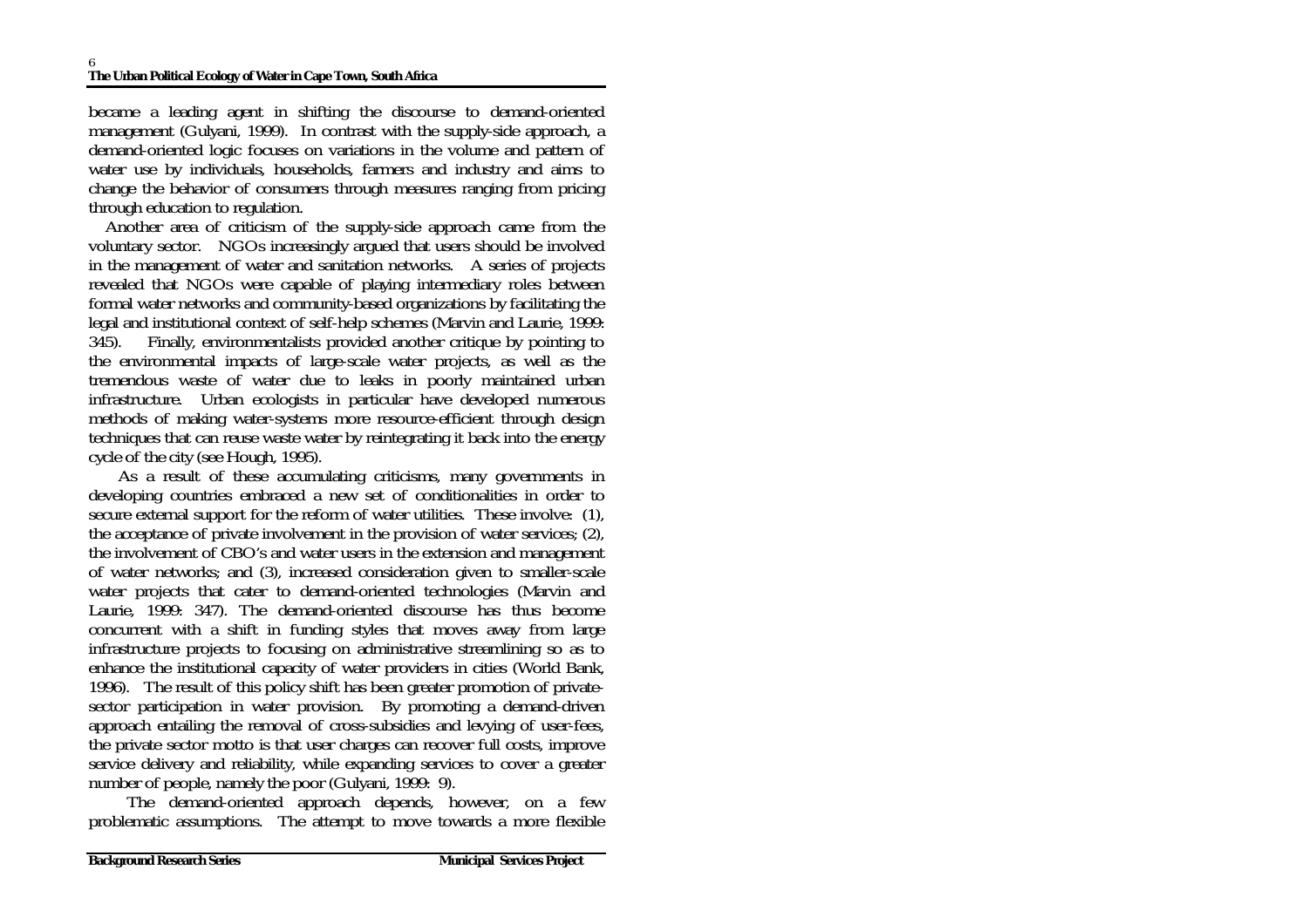mode of delivery, be it household tap or a community stand-pipe for meeting the diverse demands of unconnected water-users rests on a crucial variable, the price people are willing to pay for water (Gulyani, 1999: 12). The private sector involvement in water provision is often perceived by a cash-strapped public sector for its technical capacity to provide demand-led, smaller-scale technologies in service provision. It is believed that this smaller-scale technology can deliver services more quickly. Yet the involvement of the private sector often leads to weeding out state subsidies which enables access to water for low-income households. Thus, the policy move to private sector involvement threatens to further marginalize lowincome households. As water is vital to life, people will always be willing to pay user fees in order to access water. However, if user fees for water tends to absorb dispropotionate amounts of household incomes, in previously marginalized communities, the privatization of water will only exacerbate existing trends of inequality.

 In contrast to the public sector monopoly of water utilities that, ultimately, aims for universal access, private sector suppliers rely on a more narrow financial cost-benefit analysis geared towards cost-recovery and maximizing profit in a market setting. This approach however, neglects the negative externalities that stem from excluding access to those who are unable to pay fees for water. The social costs of poor public health resulting from denying low-income communities access to a vital resource, such as clean drinking water begin with higher infant mortality rates, increased household illness, reduced worker productivity and so forth. In the context of South Africa, such negative externalities serve to reproduce patterns of segregation. In short, the basic ethical question of water provision is altogether absent in the "cost-effective" ideology of the private sector. The move from supply-side management to a demand-oriented approach connotes a shift away from the state using a distributive justice framework synonymous with a welfarist orientation, to a procedural notion of justice which adopts a policy of market environmentalism (Bromley, 1995) aimed at ensuring a more 'efficient' allocation of scarce resources. Market environmentalism basically argues that human use of resources is better organized by market prices in the form of charges than by direct government control (Beckerman, 1994).

 I have outlined in the preceding section, the shift to a demand-side approach in order to illustrate how the path towards increased private sector participation in the delivery of public services has entered the discourse of development. The backdrop to this shift in policy can also be attributed to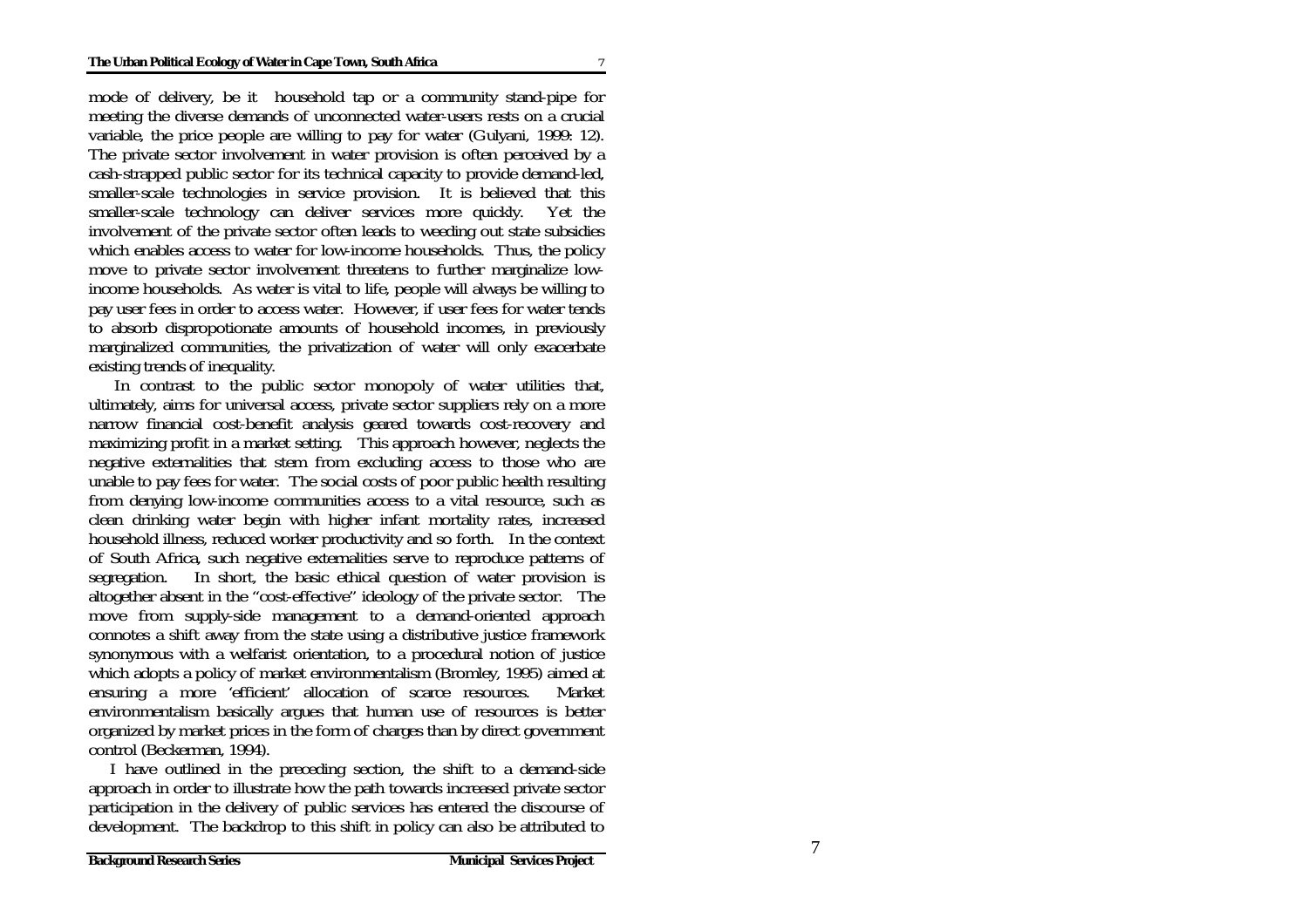pressures faced by many developing countries for developing partnerships with the private sector due to central government responses to externally imposed structural adjustment programs (Lee, 1996) and to the dominance of neoliberalism (Mactwan, 1999). A scarcity of government resources used to provide public services, combined with donor pressures for fiscal reform, have had a significant impact on the move to private sector involvement in the delivery of public services. While the public/private provision of water has its own particularities, the dual circuits discussed above operate in many aspects of urban infrastructure delivery, including sanitation, electricity and housing (Bately, 1996).

 Lack of consideration of the negative externalities in seeing water provision in a market setting is related to the efficiency of 'producing' public services superceding considerations of equity of distribution. Delegating distribution to the workings of the market has the consequence of efficiency in production being delinked from equity in distribution (Corubolo, 1997: 6). Overlooking these dimensions of water provision stems in part from failing to consider the importance of space-based processes and how these interact with water-management policies. When looking at water provision in an urban context, the question of how water is distributed is inescapably spatial, given both the materiality of 'nature' and the diverse processes in which it is transformed into infrastructure services at the local level (Low and Gleeson, 1998: 103). While on the one hand space may be a container for social processes, it also constructs social processes. As Gottdiener (1985: 126) notes, spatial relations play a key role in the reproduction of existing social formations, and in the hierarchically structured administrative practices of the nation-state.

 The current debate over private sector involvement in the provision of water in Cape Town illustrates how spatial dimensions that have historically institutionalized inequality are being downplayed. Yet these spatial dimensions play a central role in impeding the procedural justice claims that the private sector promises through the 'efficient' workings of the market. The promise of just distribution arising through the efficiency of the market has little logic considering the spatial dimensions of urbanizing cities. These dimensions shape who has access to clean water, where they access it and how much they access.

**4. THE CONTEXT** *4.1. The landscape*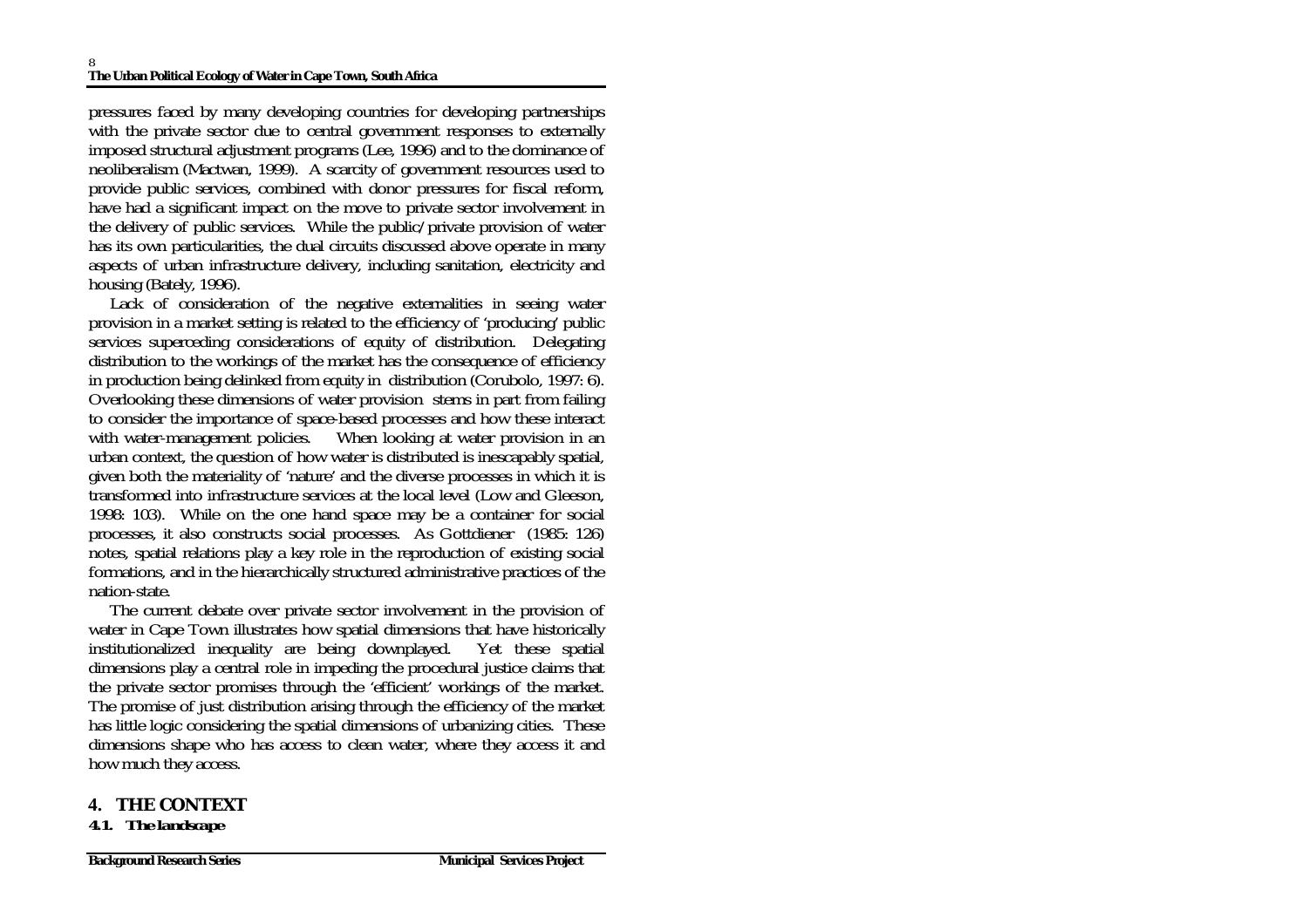Contextualizing water management in South Africa means taking into consideration the ecology of water supply. In South Africa, the debate on privatizing water is particularly vocal, for this is an arid country that must regularly contend with water scarcity. In the CMA, water scarcity is most apparent in the Cape flats, where most of the townships are located, which annually face severe droughts in summer, and are prone to flooding in winter.

 There are three significant problems facing the ecological management of water in the CMA. First, poor management of sewage disposal and stormwater run-off has led to over 70% of water brought into the CMA exiting the area as run-off (Dewar, 1991, 95). The absence of storage spaces for rainwater results in minimal recycling to serve the water purposes of industry or household sanitation. Rather, these demands all rely on pristine drinking water. Water waste is an equity, as well as an environmental and efficiency issue -- in a country like South Africa, the amount of water wasted could "provide for every poor black South African with a minimally acceptable amount of water" (Johnson, 1999: 13). Second, the CMA imports water from 4 rivers well beyond its boundaries. Water from these systems is tapped and stored in reservoirs and diverted through tunnels and pipelines to CMA consumers. Industrial dumping of waste products into rivers threatens the supply lines of water to the city. Third, and perhaps most importantly, poor urban land management has led to sprawling low-density human settlements where water consumption is highest (mostly wealthy white suburbs), while many high-density townships do not have adequate infrastructural provisions to access formal water supply (Davies, et al, 1998: 248). Improved ecological management requires integrating industrial resource-use, urban engineering and design practices in how water is stored, and land-use policies. Reforming public policies in each of these areas is intensely political as the existing policies reflect the priorities of vested interests that have historically shaped the urban form.

 Water scarcity is also socially constructed. The Department of Water Affairs and Forestry (1997) notes that white South Africans are profligate consumers, whereas about 14 million black South Africans still do not have access to running water. Water is unavailable to many urban black South Africans simply because there is a paucity of pipes and taps in many townships. Unraveling the historical process of urbanization in Cape Town is central to revealing how a move in trying to gain greater efficiency through private sector control of water distribution is problematic in light of the spatialized legacy of inequality in access to water.

9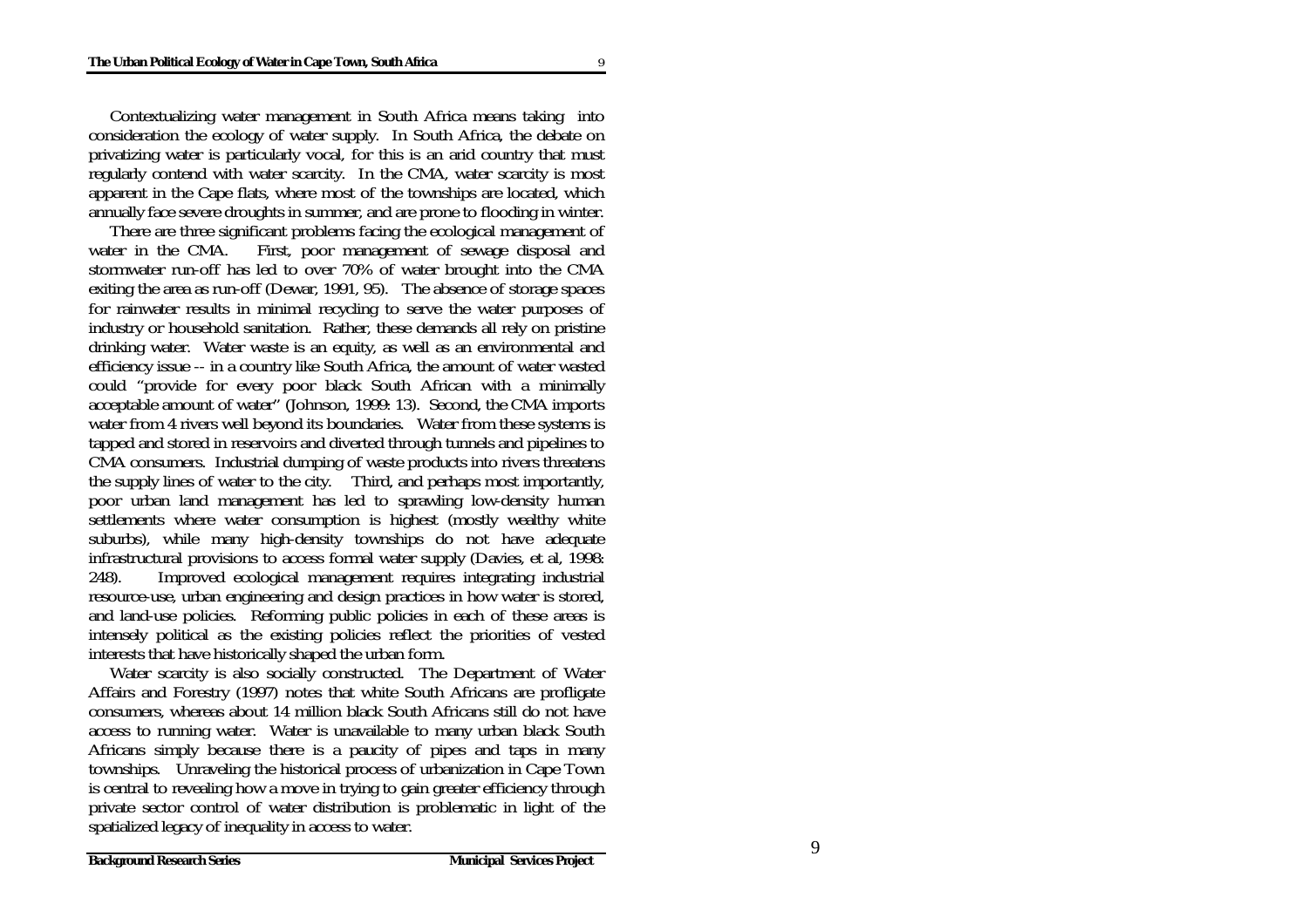### *4.2 The urbanization of Cape Town*

 Modernist networks inherited from the colonial powers have influenced South Africa's approach to planning. The disorder and public health issues associated with urbanization in South Africa at the turn of the century led to an urban management approach based on curtailing urban growth by controlling city life. These ideas facilitated the implementation of planning controls on the city as a means of enforcing apartheid laws: ie: the division of races was used as a strategy for minimizing urbanization. Municipalities and local government structures played a significant role in implementing and maintaining planning policies for a 'controlled order' Parnell and Mabin, 1995: 42).

 In light of these policies, three spatial patterns characterize the way in which urbanization has shaped the South African city and continues to affect urban form. First, low density urban sprawl resulted from a combination of local governments trying to accommodate expansion of white households into peri-urban areas while simultaneously trying to contain the growth of informal settlements beyond the urban fringe. Second, fragmentation shaped urban growth as development occurred in discrete pockets that were bounded by freeways or open space. Town planning practices such as zoning legislation and land and housing policies were put in place to reduce contact between different racial groups. Third, an urban management philosophy dictated the separation of land uses, races and income groups. This was particularly emphasized in the separation of places of work and residence (Dewar, 1991: 94). The apartheid laws of displacing poor people to the townships on the urban periphery has structured the spatial marginalization of low-income migrants to the city as the townships are the fastest growing areas, while also being the furthest away from urban opportunities for upward mobility.

 Cape Town's history of urban fragmentation in land-use policies and service provision, along with current processes of rapid urbanization, serve to intensify inequality and the concentration of poverty. Approximately 80% of recent population growth in the Cape Metropolitan Area is occurring in townships without access to water, sanitation and refuse removal services (CMC, 1999). The CMA State of the Environment Report (1999) reported that 36% of the African population in the CMA lives below the poverty line. This translates into a 32% unemployment rate for blacks compared to a 7% unemployment rate for whites (CMC, 1999). While 82% of households have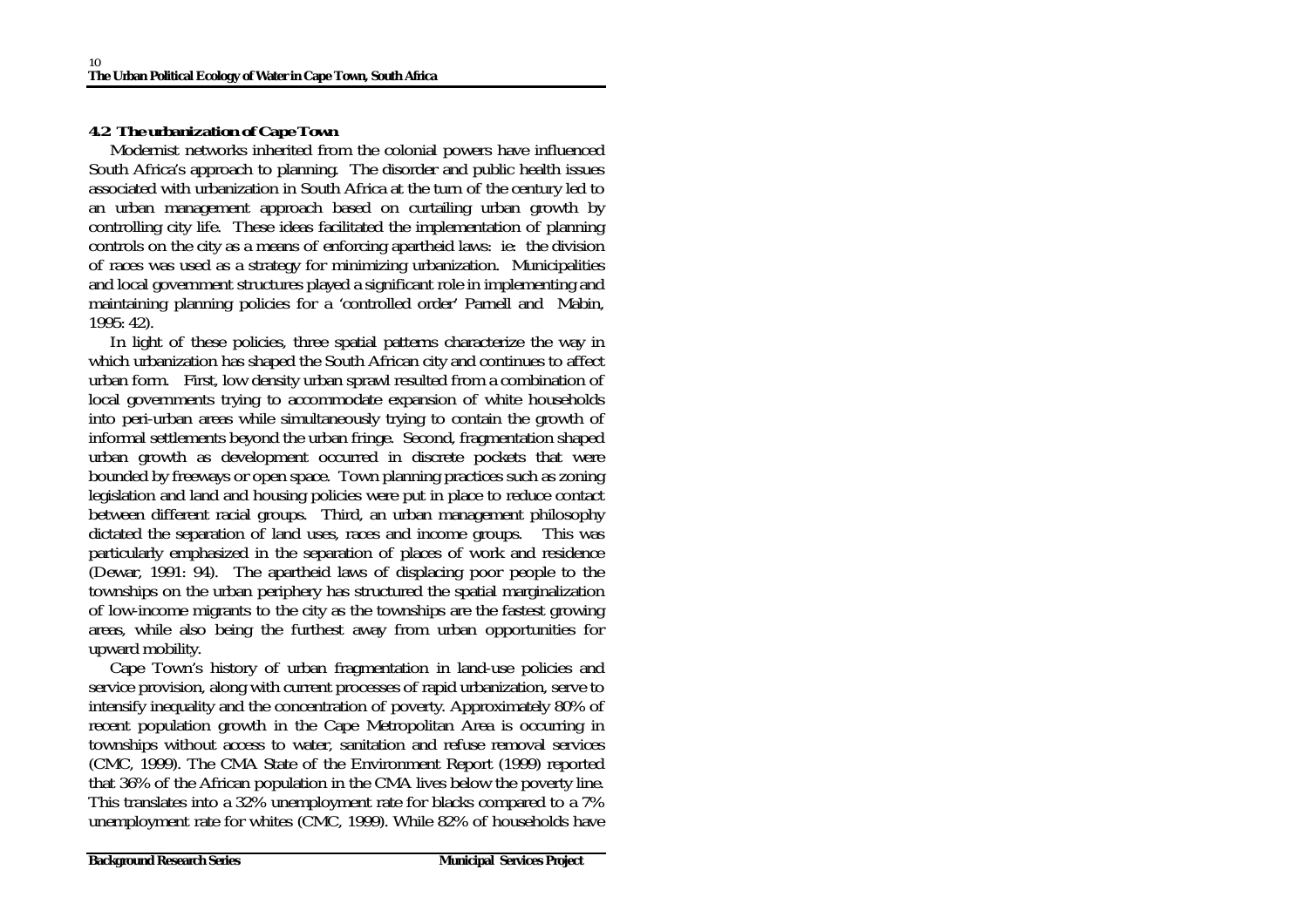access to drinkable water in their dwelling, only 34% of these households are in black communities. Furthermore, only 24% of black households have a flush toilet compared to 95% of white households owning one (Central Statistical Services, 1996).3

 These social gaps have a geographical pattern, particularly in terms of who can afford to pay for water. In the 1980's residents of the townships boycotted rent and service payments in response to poor services and undemocratic local government structures. In the 1990's this "culture of non-payment" still prevails, intensifying the challenges of resource-poor municipalities in upgrading deteriorating infrastructure. The recent introduction of pre-paid meters in the townships was an effort to extend service delivery in a 'cost-effective' manner. Massive protests ensued as the higher costs of this method of collection were transferred to township dwellers through increased water prices. Meanwhile, white neighborhoods that have traditionally accessed formal water networks do not bear the extra costs for administering meters, and pay far less for water. In sum, the demographic and geographic realities of the townships, pose a serious challenge for local governments in addressing the historic backlog of services to these areas, as well as improving and expanding service delivery.

#### *4.3. Economic Development Policies*

 Since the 1994 transition to a "post-apartheid" era in South Africa, the state has made a concerted effort towards reintegration, particularly in the urban context. The 1996 Constitution guaranteed socio-economic rights whereby municipalities were charged with ensuring that citizens receive access to services that have historically been denied to them. The mandate to municipalities was to achieve equal levels of service delivery standards across residential areas (Bond, 1999: 44). The Reconstruction and Development Program specified the need for infrastructure-related tariff restructuring, cross-subsidies and lifeline services to the poor with respect to water and electricity. The recent trend of establishing metropolitan regions around

<sup>&</sup>lt;sup>3</sup> Average use of water in Cape Town has been broken into the following categories: 64% of potable water consumed for domestic households is used on gardens (35%) or flushed down the toilet (29%), bathing (20%), laundry and dishwashing (13%) while drinking and cooling consume only 3% of the city's total water supply (Cape Town City Council, 1991). It is important to note how these consumption patters transpire across spatial patterns that are distinctly racialized.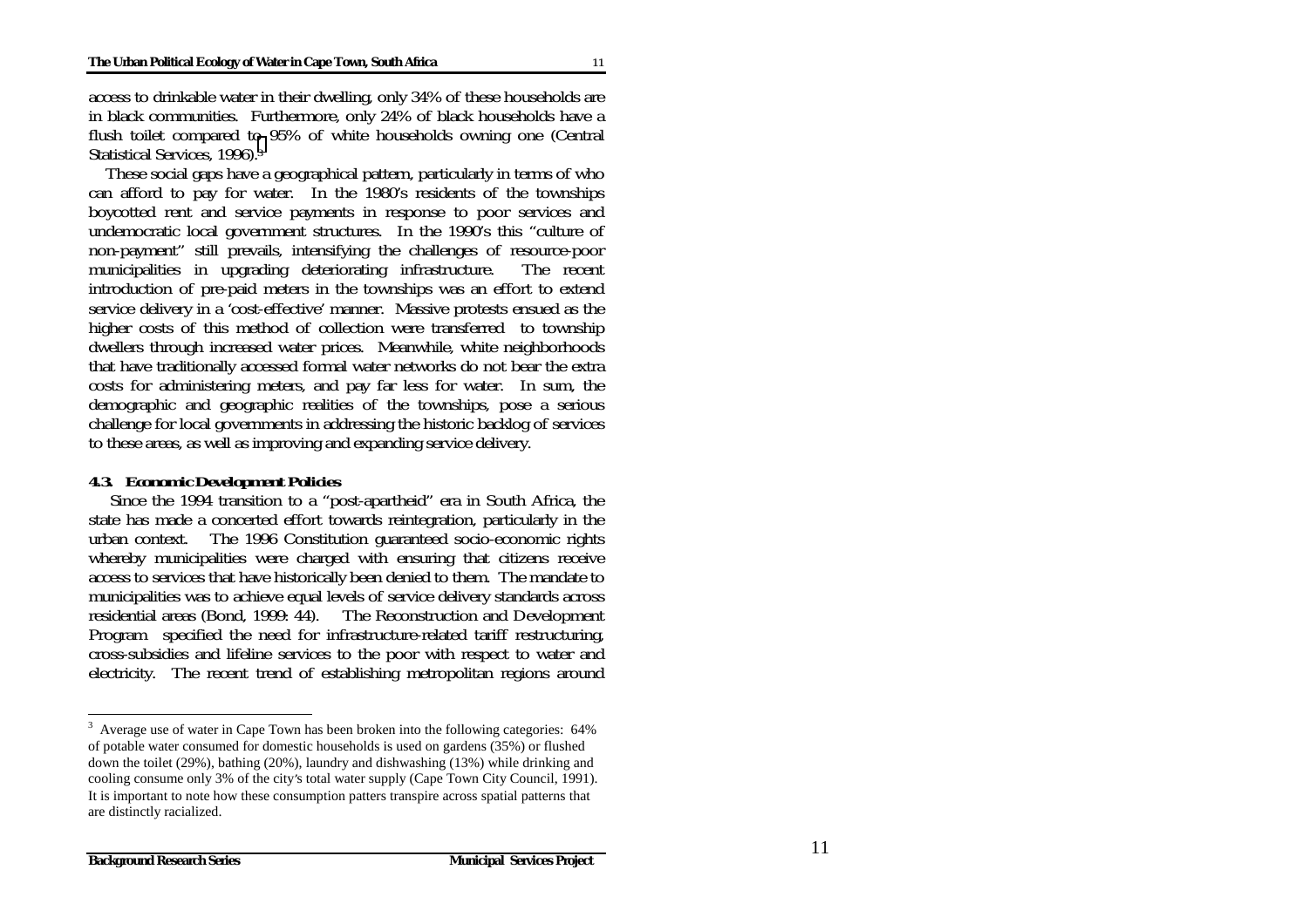major cities such as Johannesburg, Vereeniging and Cape Town is an effort to create a more even tax base throughout these urban areas.

 However, with a 20% drop in currency rates in 1996, and pressures for fiscal reform by international financial institutions, the South African government adopted a macroeconomic strategy that diminished the status of the RDP as a framework for redistribution.  $\infty$  A new development strategy emerged through the GEAR, which Patrick Bond (1999) appropriately terms <sup>a</sup>"homegrown structural adjustment policy'. The GEAR strategy is based on export-led growth, deregulating labor markets and financial markets to make South Africa more 'competitive' and open to foreign investment. In this sense, privatization can been seen as the cornerstone of GEAR in light of the current emphasis in creating a favorable climate for 'investors' and capital (COSATU, 1999). Not surprisingly, the Department of Water and Forestry adopted a 'user pays for services' principle as one of its guidelines for water supply. Goldblatt notes (1996: 24): "this is in line with a new consensus around a 'demand-driven' approach that appears to be developing amongst South African policy-makers in the water and sanitation sector". This new orientation has coincided with central government transfers to local government for public services cuts of 85% between 1991 and 1997. The combination of this new policy shift and cuts in intergovernmental grants, by 1997, led to massive cut-offs of services to thousands of residential users due to non-payment of municipal service charges (Bond, 1998)4.

 The shift to this neoliberal line of thinking opened the doors for the Municipal Infrastructure Investment Unit 1997 release of a ten-year plan for infrastructure and service delivery, originally drafted behind closed doors by a World Bank team working with local consultants. It set out guidelines for municipality investment for the delivery of infrastructure services designed to "assist" an urban poor defined as those with incomes below \$150 US a month (R800)<sup>5</sup>. The substandard infrastructure package for the poor includes pit latrines, yard taps, 5-8 Amp electricity supply, untarred roads and no stormwater drainage (Bond, 1999).

<sup>&</sup>lt;sup>4</sup> In the Eastern Cape town of Stutterheim, nearly 5000 households in Milungsi township were cut off in late 1997. A series of township protests broke out demanding lower service charges, an end to pre-paid electricity meters and cut-offs to basic services.

<sup>&</sup>lt;sup>5</sup> This is approximately one third of the CMA population, most of which are living in the townships.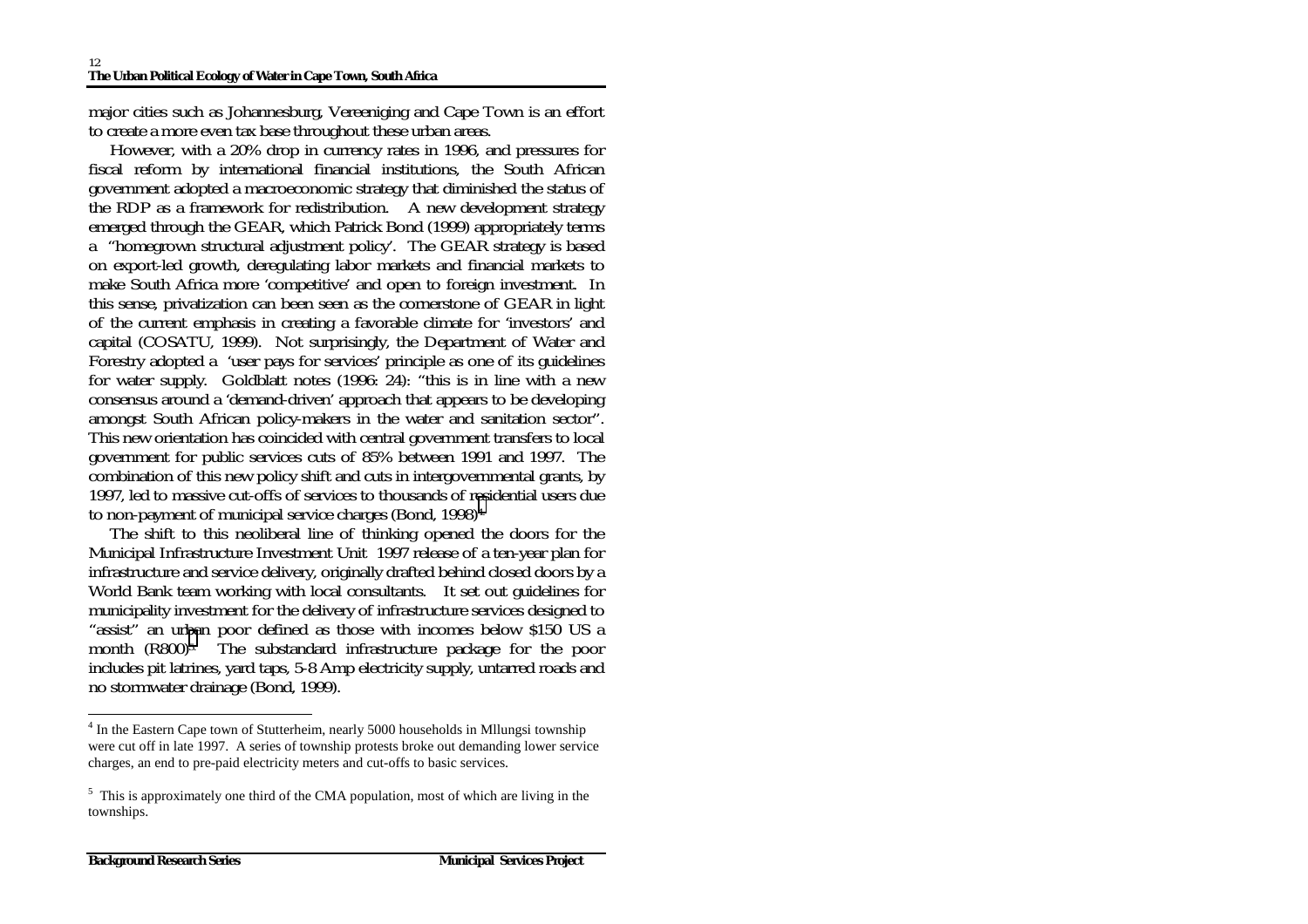The pattern of municipal infrastructure investment for South African cities has enormous implications for consolidating post-apartheid ghettoes where it will be too costly for low-income areas to upgrade from 'basic' to full services. As Bond (1999:45) notes, "Clearly, the spatial dimensions of neo-apartheid geography have not been factored into the MIIU plan. The basic levels outlined by the MIIU represent a development policy that will be in place for a decade". Considering the high costs associated with incrementally upgrading infrastructure, this minimalist approach to infrastructure provision enforces permanently segregated low-income ghettoes.

 The consequences for this level of municipal investment in infrastructure is particularly significant when examining the gradual move within South Africa to partner with the private sector in the provision of water services.<sup>6</sup> The most critical feature of private sector involvement has been that crosssubsidies are rooted out and replaced with cost-reflective pricing. Bond's research on the privatization of water in Southern Africa notes widespread evidence of increased cut-offs in service and greater rigidity towards lowincome water-users once public utilities enter into partnership with the private sector (Bond, 1999). The private sector will only operate where there is a promise of return for its investment. Without adequate built infrastructure for water delivery, low-income communities will hardly be able to attract the private sector involvement in supplying them with water at a level that ensures-cost recovery.

#### **5. THE CONTRADICTIONS OF ECONOMICS**

 The macro-economic policies stemming from GEAR have had a distinct effect on local government<sup>7</sup> efforts in meeting the South African goal of reintegration. Recent policies have involved drawing up plans for creating 'activity corridors' and network nodes focusing on transport exchange.

<sup>&</sup>lt;sup>6</sup> Private sector involvement in the provision of public infrastructure can take form in a variety of service contracts, such as 1) management contracts (between 2 and 20 years); 2) renting or leasing of assets (between 10 and 20 years) and; 3) investment linked contracts or concessions. Outright privatization (complete private ownership) of water supply is not yet under serious consideration in South Africa (Jackson, 1998).

<sup>7</sup> Local Government in the context of the CMA refers to the Cape Metropolitan Council that is responsible for ensuring the redistribution of services in the Cape Metropolitan Area such as water, electricity, transportation and regional planning.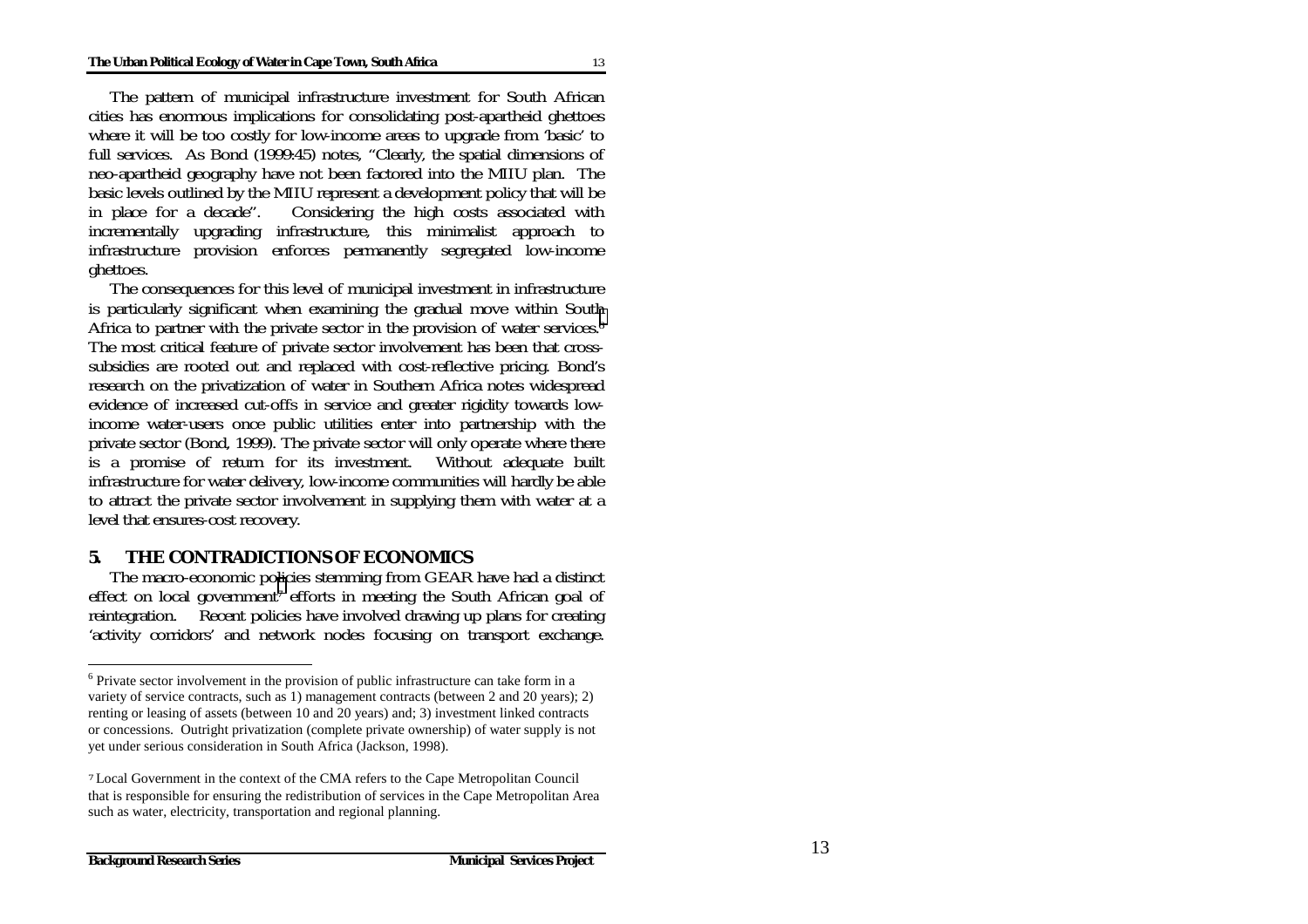These planning initiatives aim to spur new local economic development opportunities between wealthy suburbs, city centers and the townships. The aim of such integrated sites is to increase densification of residential development and concentrate public investment in these areas (Harrison, et al. 1997: 49). The intended long-term impacts of these economic development strategies is to minimize the long distance township dwellers must travel in order to reach sites of employment and services. Improving infrastructure services in the townships is seen by local government as an apriori step for attracting business investment. Harrison et al. (1997) argue, however, that improving services is more than merely increasing access to social benefits, but requires economic spin-offs, and that without adequate provision of infrastructure, such as electricity and water, economic development will be severely constrained. In many townships, lack of basic infrastructure or reliable services makes economic activities in the formal sector enormously difficult.

 There are several problems with the design of these economic development policies. First, local government hopes to attract public infrastructure to the townships for the purposes of production, while neglecting the priority of improving services to the urban poor living in these areas. Second, the siting of new industries in areas where there is easy access to reliable infrastructure disadvantages the townships from attracting capital investment. The CMA has tried to attract high-technology industry and tourism. Consequentially, most formal and industrial growth is occurring in light and high-technology industries based on information technologies and oriented towards services in the north-western area of the CMA. The skilled workers in these growth areas are drawn from proximate colored and white communities. Businesses are therefore unlikely to locate in and around townships (south-eastern part of the CMA) as these sites cannot offer the level of infrastructure needed to attract investment (Harison, et al, 1997: 47). Third, local government policies are aimed at providing services for economic investment in a more labor-intensive way so as to provide greater employment opportunities for nearby township residents. At the same time, adherence to World Bank lending policies requires administrative streamlining. A significant part of the resistance from the South African Municipal Worker Project (SAMWU), the major public employee trade union of South Africa, to private sector involvement in the provision of public services is that such 'administrative streamlining' entails massive layoffs of public employees.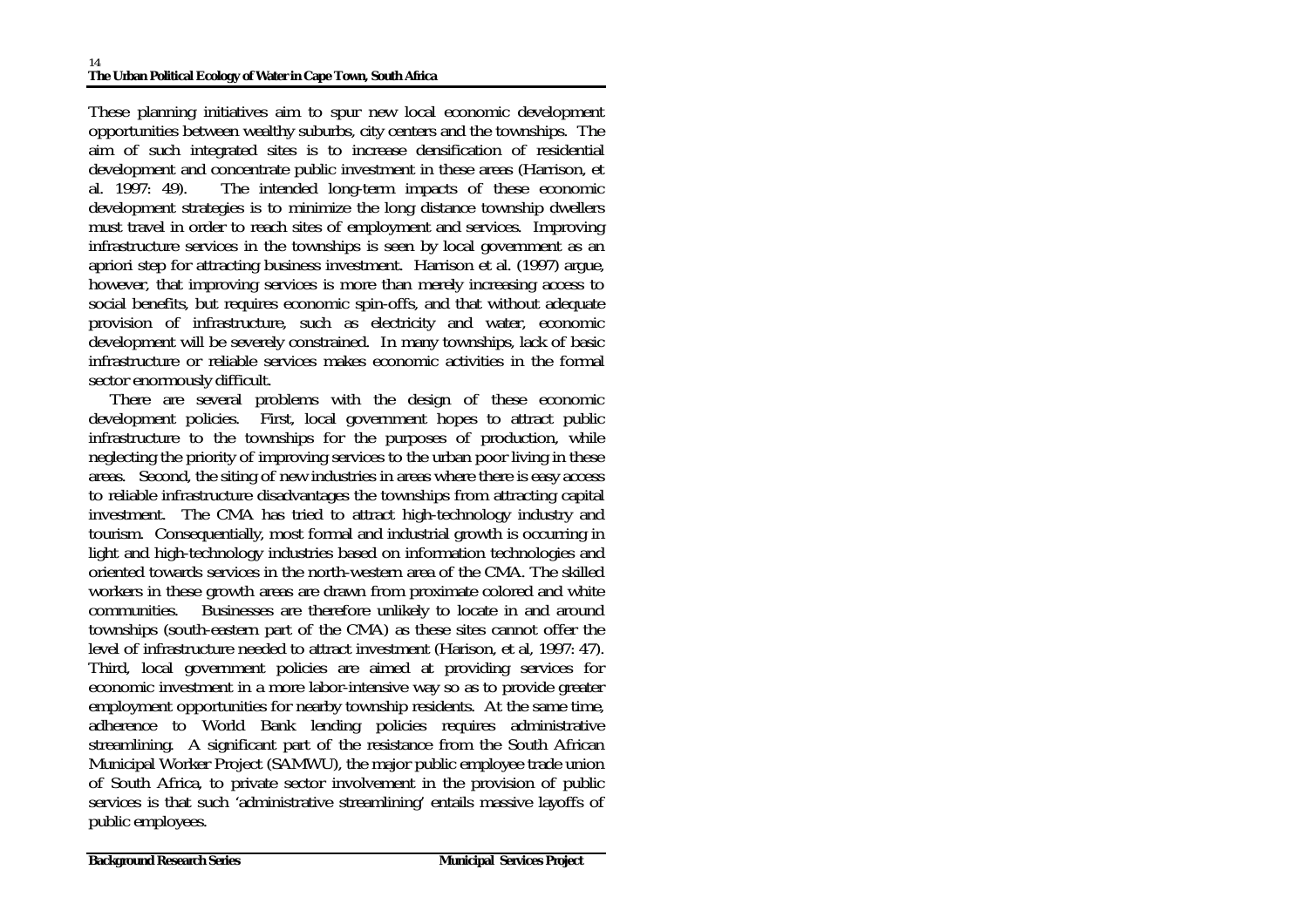The tension between recent local government economic development policies aimed at reintegration and the acute persistence of inequality begins with the contradictory role of local government. On the one hand local government is approaching reintegration through local economic development policies that promote growth in order to ensure greater equity. On the other hand, it is maintaining the spatial form of segregation through the continuation of its traditional approaches to urban development, ie: uneven distribution of urban infrastructure. When a "growth with equity" model is overlain onto the reality of unequal distribution in urban infrastructure, local government policies serve to consolidate power relations that determine where capital will invest to produce the 'growth' that is rhetorically supposed to harness equity in distribution. However, in light of the CMA's segregated residential patterns, who has the right to social, economic and environmental health will continue to reflect the sociospatial patterns embedded in the city.

 This paper has traced how the discourse of water management at the state level has distinctly negative consequences for water distribution policies at the local level, precisely because of its failure to consider the spatial context of urbanization. South Africa's entry into the global economy since 1994, and the adoption of GEAR policies since 1996, produced new forms of urban governance that have replicated past apartheid modes of distribution. I have tried to expose the institutional context that determines the material distribution of water in the Cape Metropolitan Area in an effort to unveil the procedural steps that structure water provision.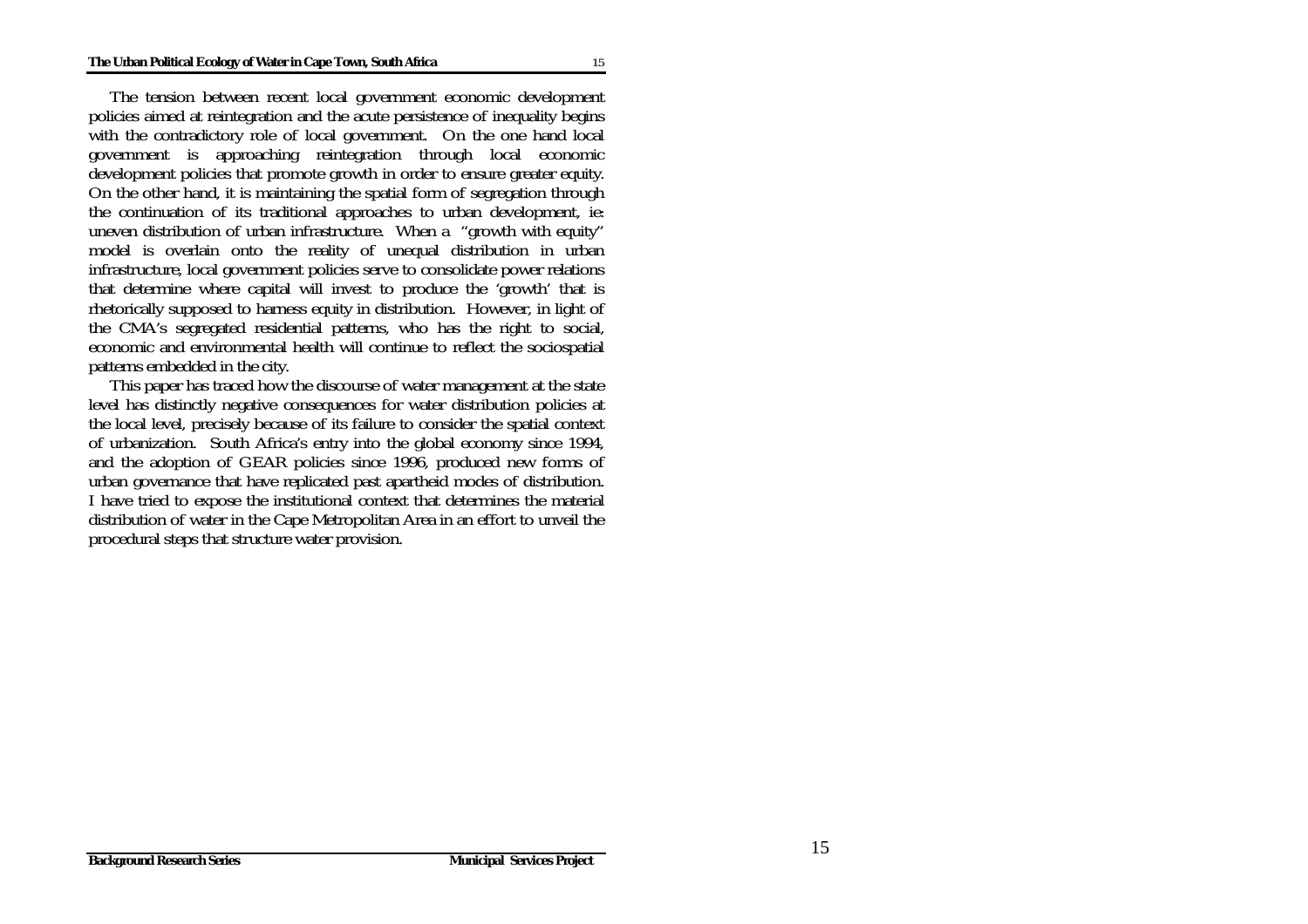## **BIBLIOGRAPHY**

Banes, C. Kalbermatten, J., and Nankman, P. "Infrastructure Provision for the Urban Poor: Assessing the Needs and Identifying the Alternatives". Transportation, Water and the Urban Development Department, World Bank, 1996.

Bartone, C. "The Role of the Private Sector in Developing Countries: Keys to Success" in Urban Management: A Book of Selected Readings, EDI, World Bank, Washington, D.C., 2000. (forthcoming)

Batley, Richard, 1996. "Public-Private Relationships and Performance in Service Provision", *Urban Studies* 33 (4/5), pp. 723-51.

Beckerman, W. In Defence of Economic Growth. London: Jonathan Cape: London, 1974.

Bennett, Vivianne. Bennett, Vivienne. The Politics of Water. University of Pittsburgh Press: Pittsburgh, 1995.

Black, M. Thirsty Cities: Water Sanitation and the Urban Poor. London: WaterAid, 1996.

Black, M. "Mega-slums: The Coming Sanitary Crisis". London: WaterAid, 1995.

Bond, P. "Privatization, Participation and Poorest in the Restructuring of Municipal Services", *Urban Forum*, 9 (1), 1998, pp. 36-76.

Bond, P. "Basic Infrastructure for Socio-Economic Development, Ecological Sustainability and Geographical Desegregation: South African's Unmet Challenge" in *Geoforum*, 30, 1, 1999, pp. 43-59.

Bromley, D.W. (ed). The Handbook of Environmental Economics. Blackwell: London, 1995.

Bryant, R. and Sinead Bailey. Third World Political Ecology. Routledge: London, 1997.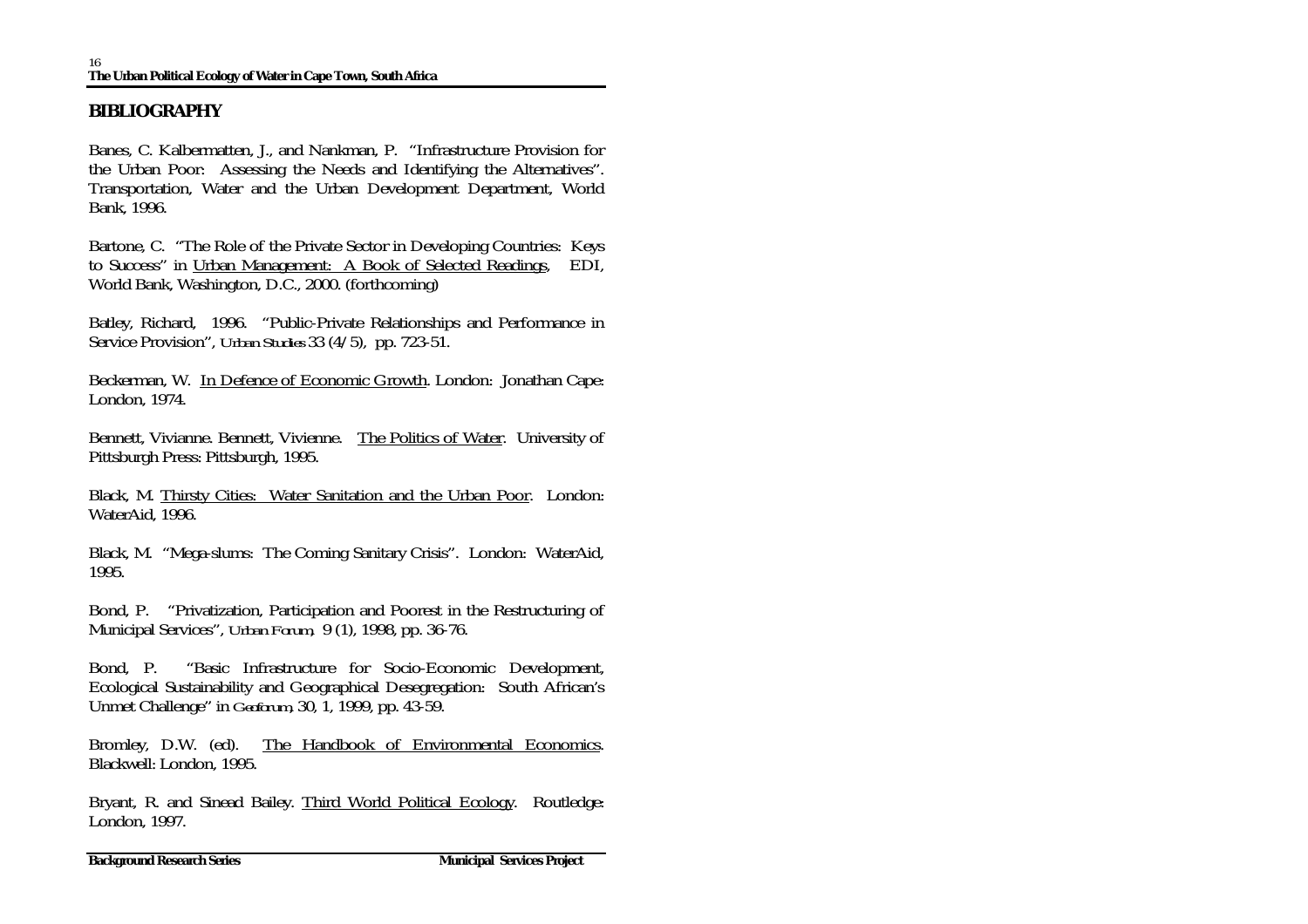Cairncross, Sandy. "Water Supply and the Urban Poor." In *The Poor Die Young*, edited by Sandy Cairncross, J. Hardoy and D. Sattherwaite, 109-126. Earthscan Puclications LTD: London, 1990.

Choguill, C. and M. Choguill, "Towards Sustainable Infrastructure for Lowincome Communities" in Sustainability, the Environment and Urbanization edited by Cedric Pugh, Easthscan: London, 1997, pp.83-103.

Cape Metropolitan Council, 1999. State of the Environment Report (http://cmc.gov.za/peh/soe/settle\_a.htm)

Central Statistical Services. National Census Report. Pretoria, 1996,

Corubolo, Enrico, "Urban Management and Social Justice. Space, power and modernity". Presented at International Workshop on the Urban Forum, Venice, 1997, pp. 1-25.

(http://obelix.polito.it/forum/n-areus/venezia/paper\_corubolo.html.

COSATU, "Anti-Privatization Campaigns Bulletin Online", 1999.

Crane, Randall and A. Daniere. "Measuring Access to Basic Services in Global Cities." *Journal of the American Planning* 62, no. 2 (1996).

Davies, Bryan and Jenny Day. *Vanishing Waters*. Cape Town: UCT press, 1998.

Dewar , David. "Cities Under Stress." In *Restoring the Land*, edited by Mamphela and Chris McDowell Ramphele, 91-102. Panos: London: 1991.

Douglas, Ian. *The Urban Environment*. Edward Arnold, Great Britain, 1983.

Exline, C. et al. *The City-Patterns and Processes in the Urban Economic System*. Westview Press, Boulder, Colorado. 1982

Falkenmark, M. "The Massive Water Scarcity Now Threatening Africa --Why Isn't it Being Addressed?" *Ambio* 18, no. 2 (1989): 112-118.

Fraser, Nancy. Justice Interruptus: Critical Reflections on the "Postsocialist"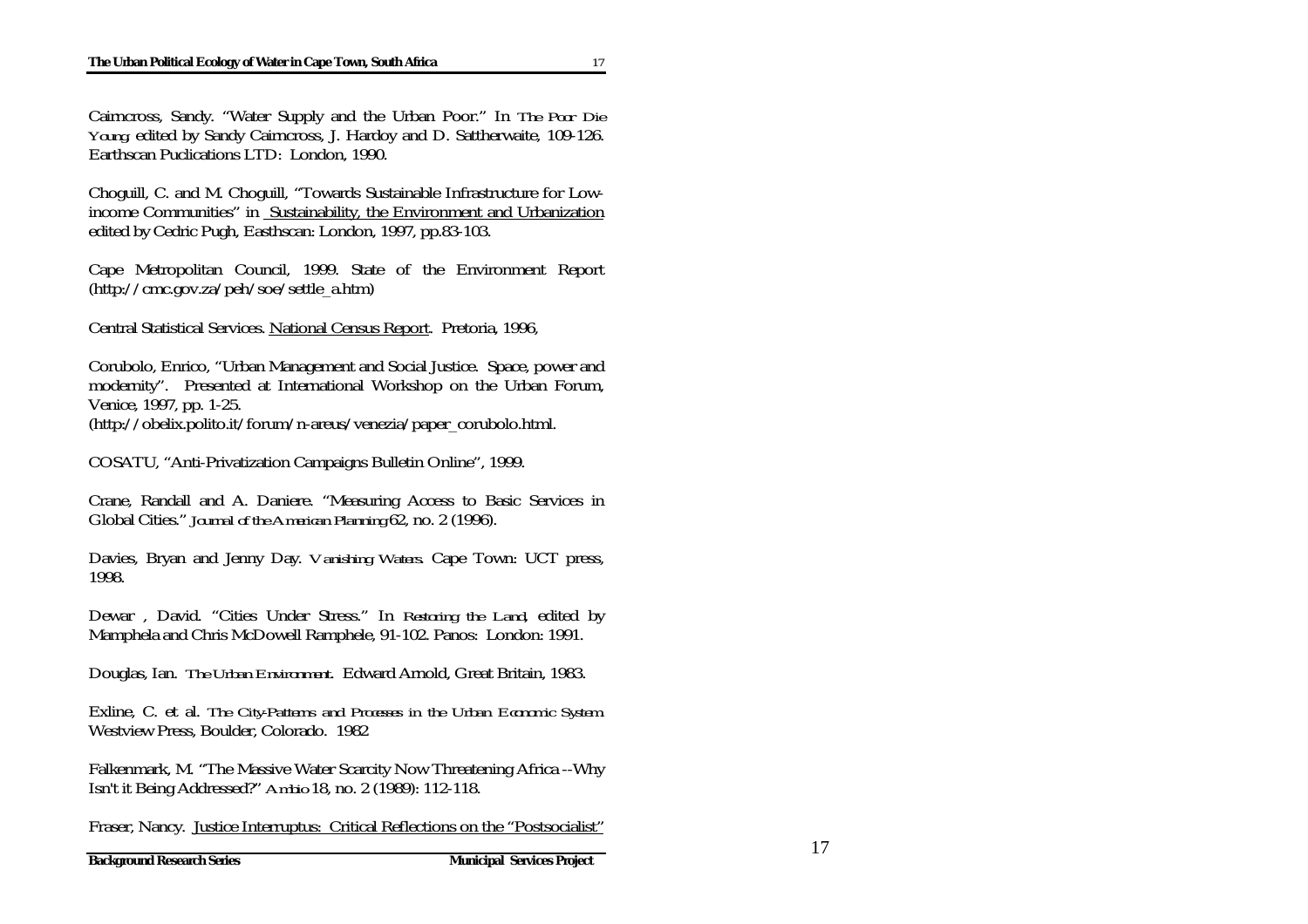Condition. Routledge: New York

Hardoy, Jorge and D. Sattherwaite. "Building the future city". In Cities in the Developing World edited by Joseph Gugler, Oxford University Press, New York, 1997.

Harrison, P. et al., "Transforming South Africa's cities: Prospects for the economic development of urban townships" in *Development Southern Africa*, Vol, 14., No. 1, February, 1997, pp. 43-60.

Harpham, T. and E. Werna. "The idea of Healthy Cities and its Apllication". In Sustainability, the Environment and Urbanization edited by Cedric Pugh. Easthscan: London, 1997, pp.63-82.

Harvey, David. Social Justice and the City. Edward Arnold: London, 1973.

Harvey, David. Justice, Nature and the Geography of Difference. Blackwell: London, 1996.

Hough, Micheal. Cities and Natural Processes. Routledge: New York, 1995.

Gleick, P.H. *Water in Crisis: A Guide to the World's Fresh Water Resources*. Oxford University Press: New York, 1993.

Gilbert, A. "Third World Cities: housing, infrastructure and servicing", *Urban Studies*, 29, (1992) pp. 435-460.

Goldblatt, M. "Making the cup run over - the challenge of urban water supply for South Africa's Reconstruction and Development Programme." *Geojournal* 39 (1996): 21-26.

Gottdiener, M. The Social Production of Urban Space. Second Edition. University of Texas, Press: Austin, 1994

Grosso, Laura. "Providing Access to Safe Drinking Water in Less Developed Countries." Paper presented at the GIS and Water Resources, Fort Lauderdale, Florida, September 22-26, 1996.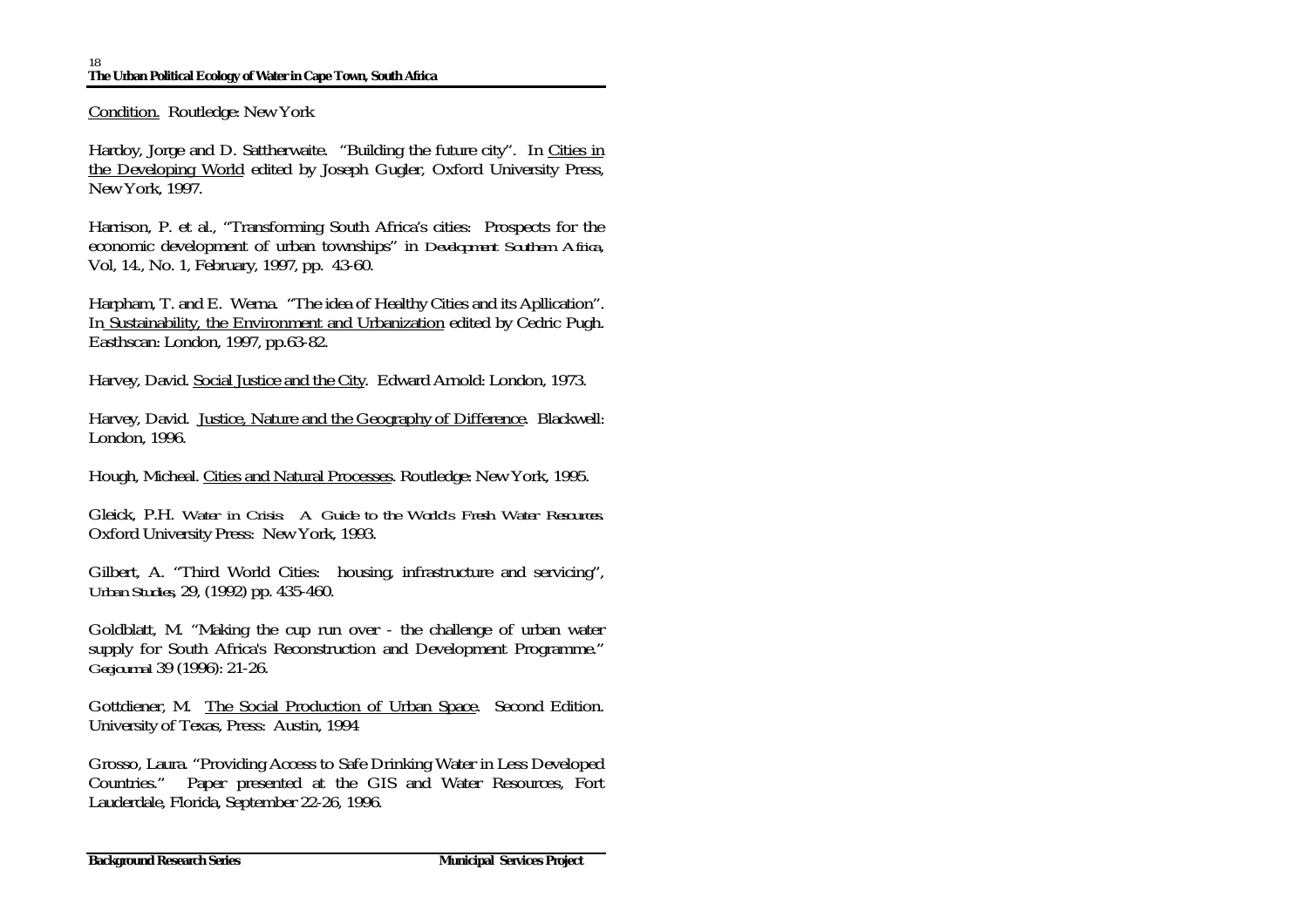Gulyani, Sumila. "Delivery and Financing of Infrastructure Services" in Urban Management: A Book of Selected Readings, EDI, World Bank, Washington, D.C., 2000. (forthcoming)

International Institute for Environment and Development (IIED). "Addressing Environment and Development in Urban Areas." , 4-26. London, 1999.

Jackson, Barry. "Private Sector Participation in South Africa's Water Sector: pressures, policies and lessons from experience" Presented at a seminar "Cost Recovery: sustainability and equity in the provision of urban services" Washington, D.C, Sept., 1997.

Kjellen, Marianne and Gordon McGranhahan. "Comprehensive Assessment of the freshwater resources of the world" Stockholm Environmental Institute, 1997, pp. 1-54

Lee, Terence. "Alternatives for private participation in the provision of water services" *Natural Resources Forum*, Vol, 20, no 4, 1996, pp. 333-341.

Low and Gleeson. Nature, Society and Justice. Routledge: London, 1998.

Lundqvist, Jan and Gleick, Peter. "Comprehensive Assessment of the freshwater resources of the world" Stockholm Environmental Institute, 1997, pp. 1-48

Marvin, S., Laurie N. "An Emerging Logic of Urban Water Management, Cochabamba, Bolivia." *Urban Studies* 36, no. 2 (1999): 341-357.

McGranahan, Gordon and Jacob Songsore. "Wealth, health, and the urban household: weighing environmental burdens." *Environment* 36, no. 6 (1994): 4-14.

Montgomery, J.B. "The informal service sector as an administrative resource" in D.A. Rondinelli and G.S. Cheema (Eds) Urban Services in Developing Countries, pp. 89-111. Macmillan: Hong Kong.

Morris, John, "The Distributional Impacts of Privatization in National Water-Quality Policy", *Journal of Politics*, Vol 59, No 1, 1997, pp. 56-72.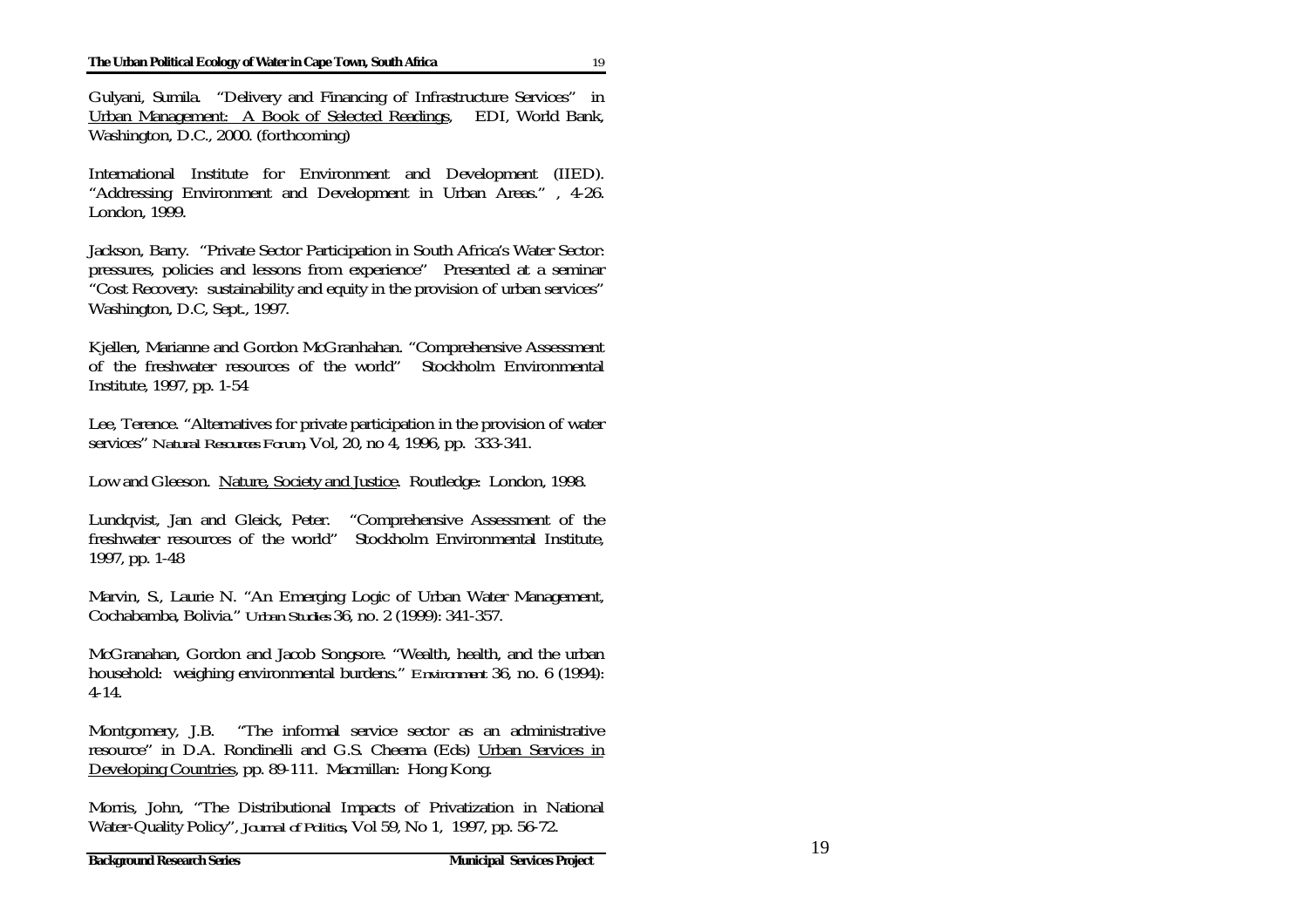Nigam,A, Rasheed S., 1998. "Financing of Fresh Water for All: A Rights Based Approach" United Nations Children's Fund, *Programme Publications*, pp. 1-18 (http//:www.access.digex.net/~ehp/unicef.html).

Omeara, Molly, "Exploring a New Vision for Cities" State of the World. Norton & Company: London, 1999

Parnell, Susan. "Rethinking Urban South Africa." *Journal of Southern African Studies* 21, no. 1 (1995): 39-61.

Parnell, S. and A. Mabin, "Rethinking Urban South Africa" in Journal of Southern Arican Studies, Vol, 21, No 1, March 1995, pp.39-61.

Peet, R. and M. Watts. Liberation Ecologies. Routledge: London, 1996.

Platt, Rutherford, Rowntree Rowan, Merick Pamela, eds. *The Ecological City*. University of Massachussetts Press: Amherst, 1994.

Pugh, Cedric, "Sustainability and Sustainable Cities" in Sustainability, the Environment and Urbanization edited by Cedric Pugh. Easthscan: London, 1997, pp.135-179.

Smith, D.M. Patterns in Human Geography. Penguin: Harmondsworth, 1975.

Smith, D.M. Human Geography: A Welfare Approach. Edward Arnold: London, 1977.

Swyngedouw, Eric. "Power, nature, and the city. The conquest of water and the political ecology of urbanization in Guayaquil, Ecuador: 1980-1990." *Environment and Planning A* 29 (1997): 311-322.

Young, Iris Marion. *Justice and the Politics of Difference*. Princeton University Press: Princeton, 1990.

Warren, Roxanne, *The Urban Oasis,* McGraw-Hill, New York, 1997.